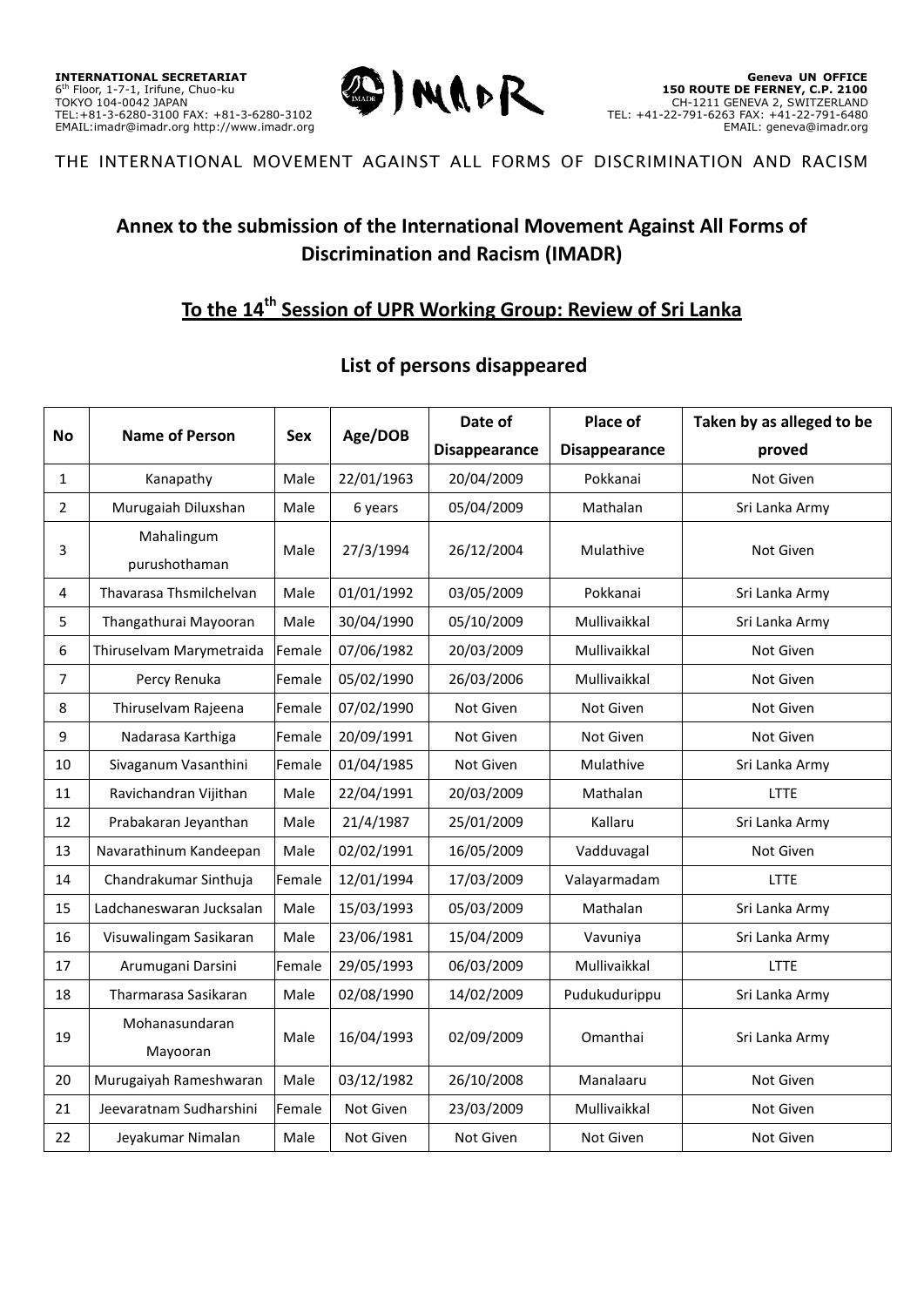

| 23 | Nadarasa Ravichandran         | Male   | Not Given  | Not Given        | Kanagapuram               | Not Given                        |
|----|-------------------------------|--------|------------|------------------|---------------------------|----------------------------------|
| 24 | Nagalingum Mahalingum         | Male   | 15/02/1968 | 13/05/2009       | Mullivaikkal              | Not Given                        |
| 25 | Yogarasa Vaseekaran           | Male   | 27/10/1991 | 18/05/2009       | Mullivaikkal              | Sri Lanka Army                   |
| 26 | Rajarathnam Susila            | Female | 31/11/1989 | 02/03/2009       | Mathalan                  | Not Given                        |
| 27 | Sinthuja Sundararaj           | Female | 28/09/1991 | Not Given        | Mullivaikkal              | Unknown                          |
| 28 | Naren Yogaratnam              | Male   | Not Given  | 18/05/2009       | Vattuvaagal               | Surrendered to SL Army           |
| 29 | Gajendran Gopalasingham       | Male   | 1987       | 23/03/2009       | Mullivaikkal              | Arrested by LTTE at Mathalan     |
| 30 | Nishanthini Weerasingham      | Female | 01/09/1991 | 20/04/2009       | Mathalan                  | During the last phase of war     |
| 31 | Kirubakaran Weerasingam       | Male   | 15/04/1993 | 20/04/2009       | Mathalan                  | During the last phase of war     |
| 32 | Prabayathi Chandrarasa        | Female | 09/09/1989 | 20/12/2008       | Killinochchi              | Surrendered to SL Army           |
| 33 | Jenita Mutuvel                | Female | 12/07/1989 | 21/04/2009       | Mullivaikkal              | Abducted by LTTE                 |
| 34 | Uthayakumar Rebin             | Male   | 26/05/1978 | 18/05/2009       | Vattuvaagal               | Disappeared in Army area         |
| 35 | Arunalini Ponnambalam         | Female | 13/11/1989 | 03/03/2009       | Mullivaikkal              | <b>LTTE</b>                      |
| 36 | Thenusa Vijayathasan          | Female | 08/08/1993 | 15/05/2009       | Mullavaikkal              | Abducted by LTTE                 |
| 37 | Priyadharshini Jeganathan     | Female | 24/09/1993 | 12/12/2008       | Mathalan                  | Taken by the army                |
| 38 | Prabalini                     | Female | 06/11/1990 | 06/11/2008       | Kanasapuram,              | Abducted by LTTE                 |
|    | Balasubramaniyum              |        |            |                  | Killinochchi              |                                  |
| 39 | Jeeevethan Perambalam         | Male   | 28/01/1987 | 26/01/2009       | Devipuram                 | Arrested by SL Army              |
| 40 | Lngeswaran Sathiyanesan       | Male   | 06/10/1991 | 17/03/2009       | Mathalan                  | Unknown                          |
|    |                               |        |            |                  | Mullaitivu                |                                  |
| 41 | Theepan Sivasithambaram       | Male   | 08/03/1979 | 25/03/2009       | Erranaipallai             | Arrested by SL Army              |
| 42 | Suresh Thavarasa              | Male   | 21 years   | April / May 2009 | Mathalan                  | Injured in chest and lost while  |
|    |                               |        |            |                  |                           | crossing to govt controlled area |
| 43 | Vijitha Ganachandran          | Female | 28/02/1991 | 19/05/2009       | Mullivaikkal              | Abducted by LTTE                 |
| 44 | Stephana Selvaraja            | Female | 07/10/1991 | 17/03/2009       | Uplayarmadam              | Abducted by LTTE                 |
| 45 | Rishanthini Subramaniam       | Female | 04/10/1990 | 16/05/2009       | Omanthai                  | Arrested by SL Army              |
| 46 | Selvathas Nadesu              | Male   | 14/04/1978 | 17/05/2009       | Vattuvaagal<br>Mullaitivu | Wounded in Army attack & lost    |
| 47 | Sathiyananthar<br>Ariyaratnam | Male   | 03/10/1945 | 18/05/2009       | Vattuvaagal               | Surrendered to SL Army           |
|    |                               |        |            |                  | Kappal Road,              | She was left behind and the      |
| 48 | Pooranamma Nagamani           | Female | 20/07/1929 | 21/04/2009       | Mathalan                  | army said they would bring her   |
| 49 | Induja Thangarasa             | Female | 05/12/1992 | 04/02/2009       | Puthumathalan             | Captured by LTTE                 |
| 50 | Anushanth Arumugam            | Male   | 02/01/1991 | 20/05/2009       | Omanthai                  | Sri Lanka Army                   |
|    |                               |        |            |                  |                           |                                  |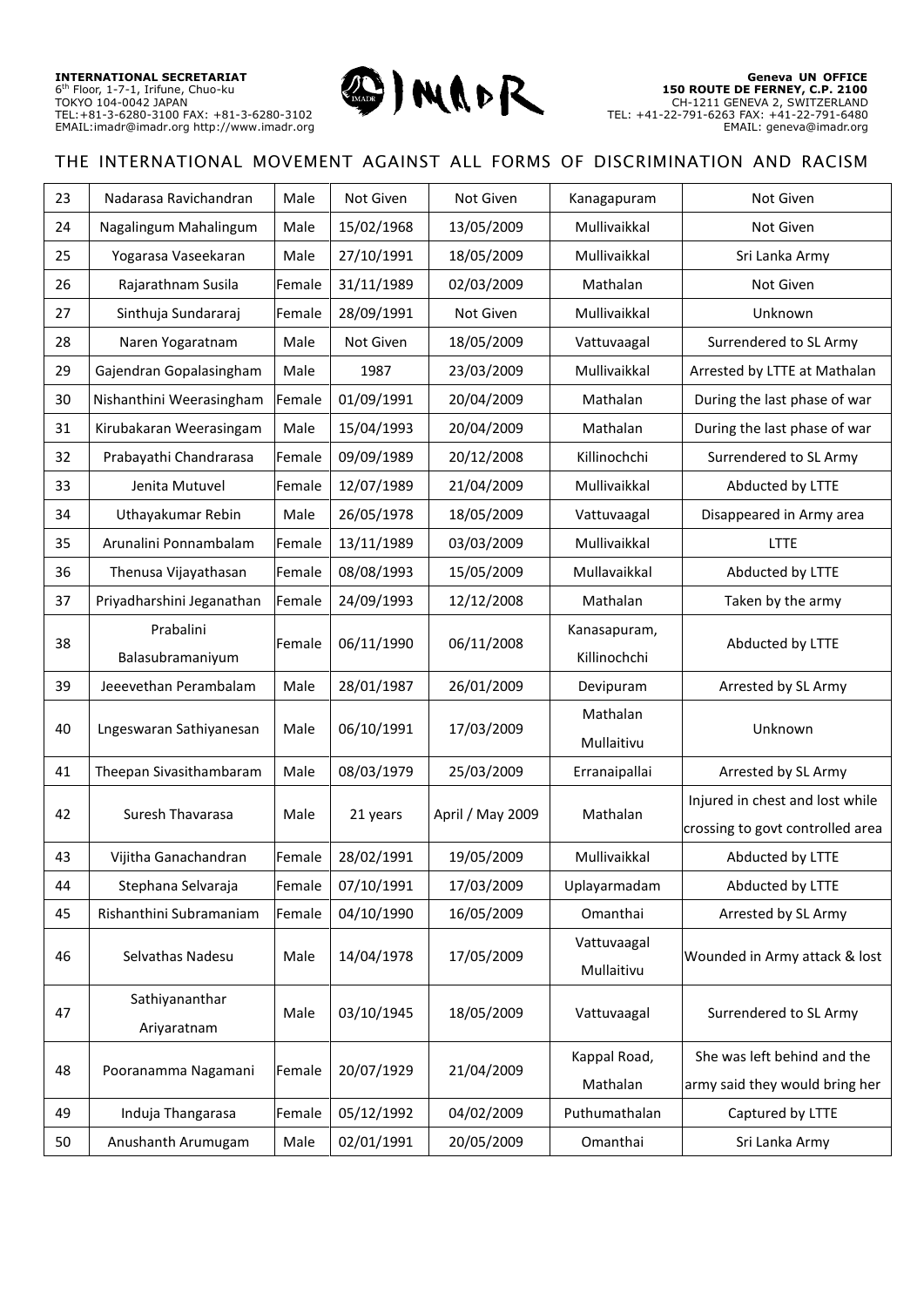

| 51 | Jayadas Selvaratnam                | Male   | 03/06/1983 | 04/11/2009    | Pokkanai                   | During the last phase of war  |
|----|------------------------------------|--------|------------|---------------|----------------------------|-------------------------------|
| 52 | Krishnakobi Mohanarasa             | Male   | 08/05/1985 | February 2009 | Omanthai                   | LTTE                          |
| 53 | Selvaranjan Pasupathy              | Male   | 16/03/1978 | 17/05/2009    | Vathuvaagal                | Sri Lanka Army                |
| 54 | Premanar Ponnambalam               | Female | 25/11/1987 | 17/05/2009    | Vathuvaagal                | No Information                |
| 55 | Pradeepan Thangavel                | Male   | 13/05/1990 | 15/05/2009    | Mullivaikkal               | No Information                |
| 56 | Annamary Kubiran                   | Female | 22/07/1976 | 20/04/2009    | Mullivaikkal               | During the last phase of war  |
| 57 | Kandaruby Kanakarasa               | Female | 01/09/1982 | 20/05/2009    | Mullativ                   | During the last phase of war  |
| 58 | Thyanasan Thangamuttu              | Male   | 09/01/1982 | January2009   | Mullippu                   | Sri Lanka Army                |
| 59 | Annalakshmi Thanbu                 | Female | 28/03/1959 | 14/03/2009    | Mathalan                   | Entering Army controlled area |
| 60 | Sivaganesan Ratnasapathy           | Male   | 03/05/1991 | 20/05/2009    | No Information             | Not Given                     |
| 61 | Pradeepan<br>Balasubramanium       | Male   | 18/03/1992 | 22/02/2009    | Pokkanai                   | Abducted by LTTE              |
| 62 | Nishanthan Devaruban               | Male   | 23/09/1990 | 23/03/2009    | Anandapuram                | Abducted by LTTE              |
| 63 | Prashanthini Arunachalam           | Male   | 22/03/1989 | 25/03/2009    | Valayarmadam               | During the last phase of war  |
| 64 | Sathees Ravendran                  | Male   | 13/06/1991 | 17/05/2009    | Vattuvaagal,<br>Mullaitivu | Abducted by LTTE              |
| 65 | Krishendran Neekelaan              | Male   | 13/04/1988 | 20/04/2009    | Uthumathalan               | Sri Lanka Army                |
| 66 | Karunadas Pushparasa               | Male   | 27/12/1976 | Not Given     | Mullivaikkal               | LTTE                          |
| 67 | Vajitharan Ponnambalam             | Male   | 04/05/1985 | 21/04/2009    | Pukkanai                   | <b>LTTE</b>                   |
| 68 | Shanthakumaran Vellupillai         | Male   | 15/01/1989 | 04/03/2009    | Anandapuram                | During the last phase of war  |
| 69 | Vijayaranjana Kulanthaivelu        | Female | 09/03/1984 | 02/02/2009    | Udayakattu                 | <b>LTTE</b>                   |
| 70 | Tharshini Swaminathan              | Female | 31/08/1991 | 05/02/2009    | Mathalan                   | By LTTE                       |
| 71 | Jeganathan Vishuwalingam           | Male   | 30/09/1976 | 02/11/2009    | Devipuram                  | Sri Lanka Army                |
| 72 | Pradeepan Dharmalingam             | Male   | 16/08/1988 | 18/05/2009    | Mullivaikkal               | <b>LTTE</b>                   |
| 73 | Srikanthan Gunaratnam              | Male   | 29/12/1976 | 10/02/2009    | Suthanthirapuram           | LTTE                          |
| 74 | Thomas Jesu                        | Male   | 27/04/1960 | 16/05/2009    | Mathuvil                   | Taken into custody by Army    |
| 75 | Victoria Kaunthasivam<br>Manoharan | Female | 25/04/1993 | 30/04/2009    | Pukkanai                   | LTTE                          |
| 76 | Selvakumar Murugesu                | Male   | 30/12/1989 | 17/05/2009    | Mullivaikkal               | No Information                |
| 77 | Regiban Loganathan                 | Male   | 18/05/1989 | 19/03/2009    | Mullivaikkal               | LTTE                          |
| 78 | Sinthujan Dharmarasa               | Male   | 26/04/1988 | 22/06/2009    | Poonagari                  | No Information                |
| 79 | Sasithapan Balasingham             | Male   | 05/03/1987 | 29/02/2008    | Rudrapuram                 | Abducted by LTTE              |
| 80 | Mariyadas Jesudasa                 | Male   | 04/04/1978 | 14/05/2009    | Vattuvaaal,<br>Nandikadal  | Moved to Army controlled area |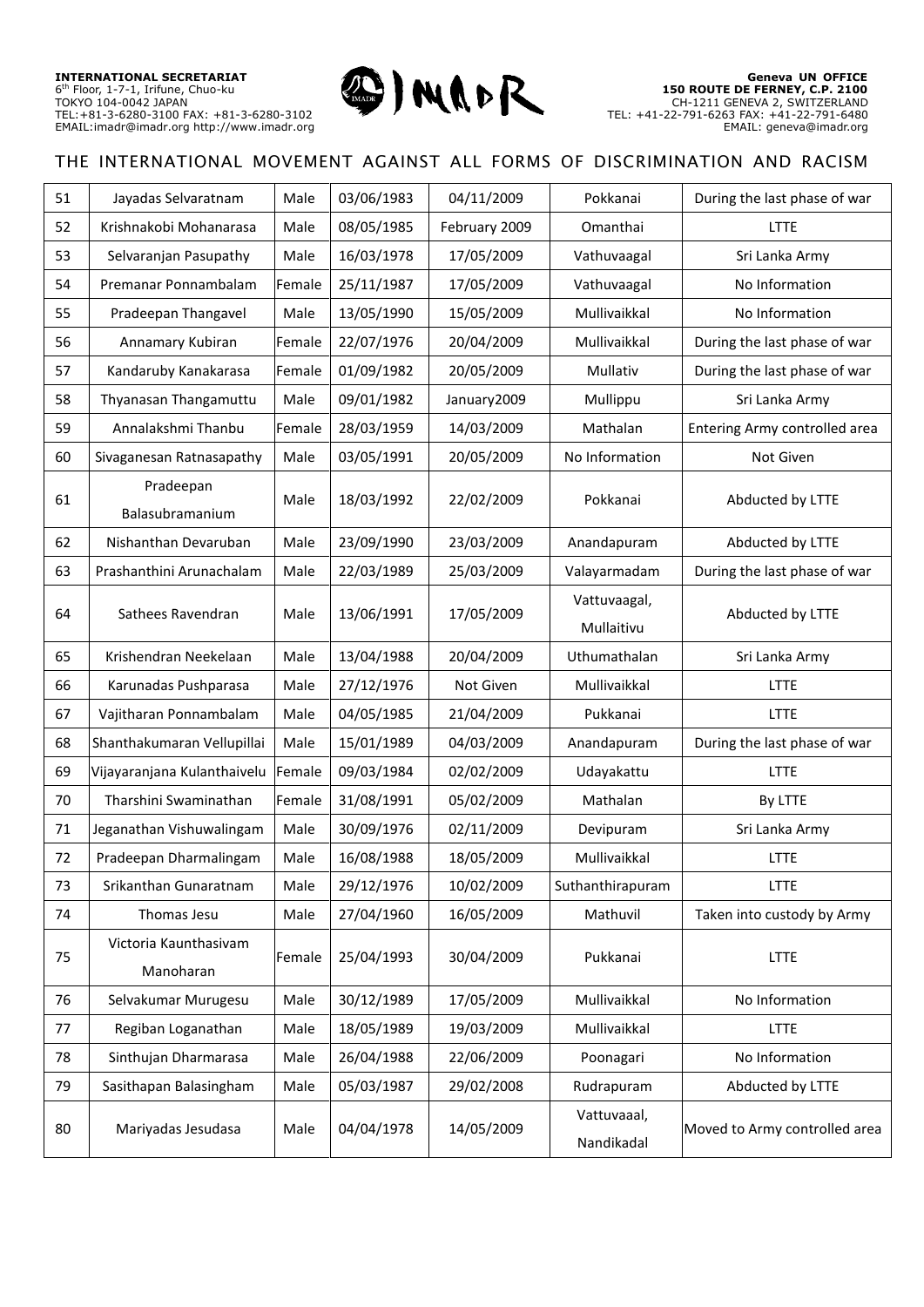

| 81  | Thujeka Kamalananthan            | Female | 07/09/1991 | 17/03/2009   | Mathalan                     | Not Given                                        |
|-----|----------------------------------|--------|------------|--------------|------------------------------|--------------------------------------------------|
| 82  | Vidyakaran Selvaratnam           | Male   | 13/11/1981 | 15/04/2009   | Ambalavan,<br>Pokkanai       | Not Given                                        |
| 83  | Rajapulendran Murugesu           | Male   | 06/06/1983 | 17/05/2009   | Vellem,<br>Mullivaikkal      | Not Given                                        |
| 84  | Anusha Chinnaiah                 | Female | 01/03/1991 | 15/03/2009   | Pokkanai,<br>Pachapullmottai | Abducted by LTTE                                 |
| 85  | Krishnakumar Thurairasa          | Male   | 17/04/1975 | 04/05/2009   | Mullivaaikal                 | Not Given                                        |
| 86  | Selvaruban Senathirasa           | Male   | 23/07/1978 | 14/05/2009   | Mullivaaikal                 | Former LTTE member taken by<br>Army              |
| 87  | Suthakaran Suhanthiran           | Male   | 20/12/1986 | 05/10/2009   | Mullivaaikal                 | Arrested by SL Army                              |
| 88  | Kalavathi Sivanathan             | Female | 01/11/1970 | 17/05/2009   | Mullivaaikal                 | Not Given                                        |
| 89  | Subanujan Sivanathan             | Male   | 30/04/2003 | 17/05/2009   | Mullivaaikal                 | Not Given                                        |
| 90  | Yalini Selvaratnam               | Female | 10/07/1992 | 24/02/2009   | Valayarmadam                 | Abducted by LTTE                                 |
| 91  | Sivarathan Mahalingum            | Male   | 15/09/1988 | 02/04/2009   | Suthanthirapuram             | Abducted by LTTE and<br>surrendered to SL Army   |
| 92  | Thavaseelan Thillainathan        | Female | 02/01/1989 | 28/04/2009   | Valayarmadam                 | Abducted by Sri Lanka Army                       |
| 93  | Puvanareha Vicknesaran           | Female | 18/05/1986 | 17/11/2008   | Mankulam                     | During the last phase of war                     |
| 94  | Thurakatharan<br>Thillaiyambalam | Male   | 14/07/1989 | 21/02/2009   | Valayarmadam                 | Abducted by LTTE                                 |
| 95  | GajendranRasaratnam              | Male   | 23/04/1988 | 05/10/2009   | Mullivaikkal                 | Abducted by LTTE                                 |
| 96  | Sasikala Shanmugam               | Female | 16/12/1990 | February2008 | Mathalan                     | Abducted by LTTE                                 |
| 97  | Dineshraj<br>Balasubramanium     | Male   | 08/06/1986 | 24/02/2009   | Vavuniya                     | LTTE Member arrested by the<br>Army              |
| 98  | Vasanthanayaki Murugaiah         | Female | 32 years   | 04/05/2009   | Mathalan                     | Separated when moving to<br>Army controlled area |
| 99  | Arunan Sundaralingam             | Male   | 09/06/1985 | 03/06/2009   | Valayarmadam                 | Abducted by LTTE                                 |
| 100 | Kalarubi Ganeswaran              | Female | 20/04/1982 | 19/01/2009   | Tharmarupam                  | Injured in Tharmarupam attack<br>and missing     |
| 101 | Thulasikaran Natgunaraja         | Male   | 17/10/1999 | 18/05/2009   | Vella mullivaikal            | Injured and taken to hospital<br>and missing     |
| 102 | Sakivathan<br>Shanmuganathan     | Male   | 05/05/1991 | Not Given    | Vattuvagal,<br>Mullativu     | Not Given                                        |
| 103 | Pathmaraj Mahendran              | Male   | 09/09/1989 | 04/06/2009   | Mullivaikkal                 | LTTE Abducted him but was                        |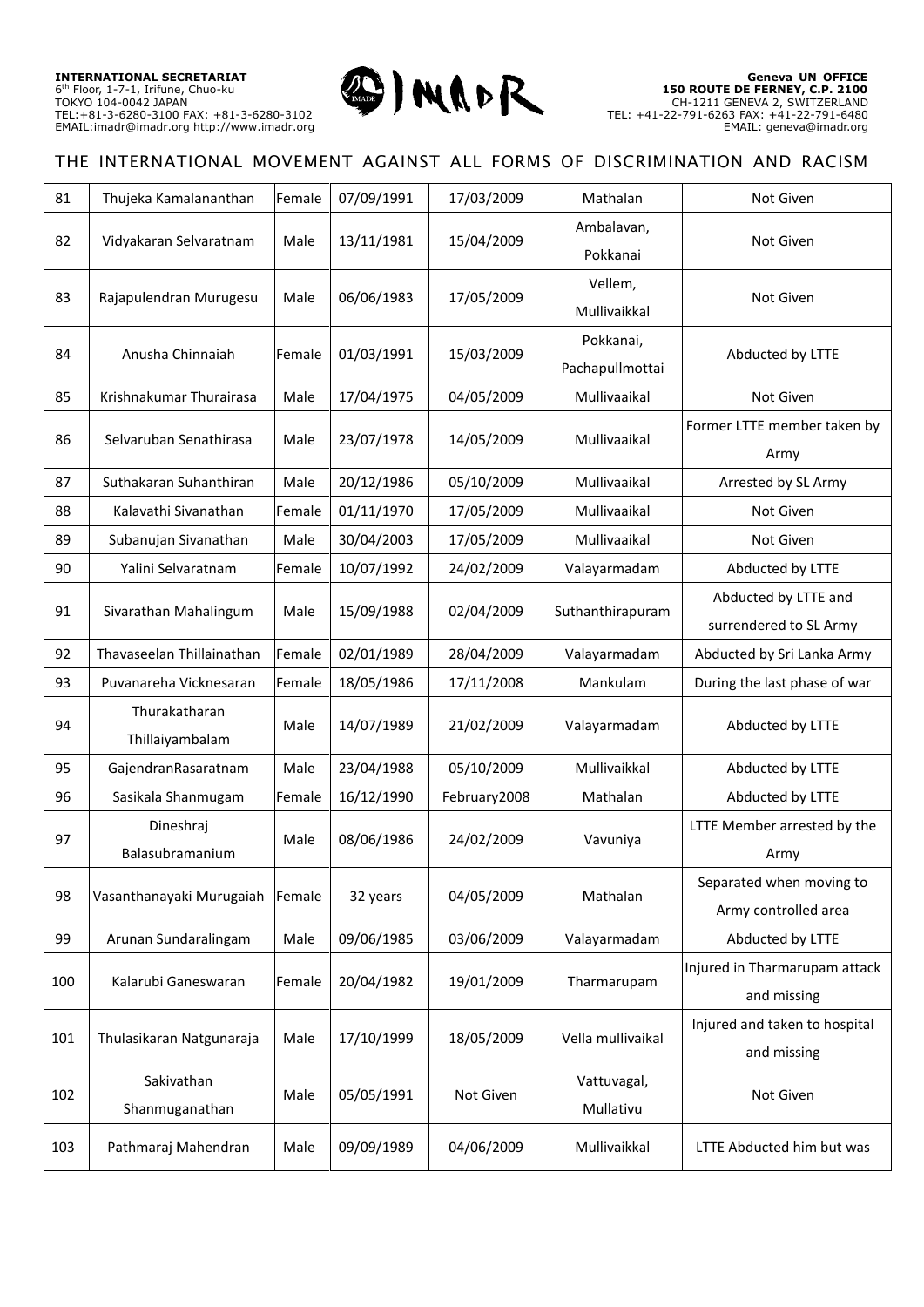

|     |                                 |        |            |              |                                 | seen one month later                             |
|-----|---------------------------------|--------|------------|--------------|---------------------------------|--------------------------------------------------|
| 104 | Kamalanathan Veerakathi         | Male   | 19/10/1978 | December2008 | 12th Unit Mullativu             | Not Given                                        |
| 105 | Suthakaran Selvarasa            | Male   | 06/11/1978 | 01/07/2009   | Pudukudurippu                   | During the war                                   |
| 106 | Dayalini Subaraskaran           | Female | 27/10/1993 | 17/05/2009   | Mathalan                        | Arrestedby SLArmy                                |
| 107 | Valliyammai Shanmugam           | Female | 32 years   | 13/05/2009   | Mullivaikkal<br>Manucholai Hos. | Not Given                                        |
| 108 | Robert Ariyaratnam Pete         | Male   | 14/06/1968 | 02/02/2009   | Suthanthirapuram                | Arrested by SL Army                              |
| 109 | Manivarnan Kathiravelli         | Male   | 19/06/1979 | 15/05/2009   | Vattuvaagal                     | Not Given                                        |
| 110 | Sriganakrishnan<br>Ponnambalam  | Male   | 09/12/1964 | 20/04/2009   | Puthumathalan                   | Injured & taken by the ARMY                      |
| 111 | Vijayakumar Nadarajah           | Male   | Not Given  | 31/01/2007   | Not Given                       | Injured after that lost contact                  |
| 112 | Mathiupthani Siuganam           | Female | 08/10/1993 | 23/04/2009   | Omanthai                        | Arrested by Military<br>intelligence             |
| 113 | Abirami Premnaath               | Female | 31/01/1987 | 19/05/2009   | Mullivaikkal                    | Abducted by LTTE arrested by<br>SL Army          |
| 114 | Rasendran Logendran             | Male   | 19/06/1986 | 22/01/2009   | Mullativu,<br>Selawatte         | Abducted by LTTE arrested by<br>SL Army          |
| 115 | Rajsilvester Arulananthan       | Male   | 12/11/1984 | 17/05/2009   | Vella mullivaikal               | During war displacement                          |
| 116 | Jeyaruban Arulanantham          | Male   | 06/06/1987 | 17/05/2009   | Vallamullivaikal                | During war displacement                          |
| 117 | Saiyemohan<br>Punniyamoorthi    | Male   | 27/09/1983 | 13/08/2006   | Kandy                           | While getting ready to go<br>abroad              |
| 118 | Seiyethaasan<br>Punniyamoorthi  | Male   | 18/01/1985 | Nov/Dec 2009 | Poonagari                       | Injured in military operation<br>and disappeared |
| 119 | Thiluxsan Harithaasan           | Male   | 09/05/1990 | 16/05/2009   | Mullivaikal                     | Abducted by Sri Lanka Army                       |
| 120 | Krishna Mahadeva                | Male   | 24/08/1992 | 24/03/2009   | Iddaikadu,<br>Pokkanai          | Not Given                                        |
| 121 | Chandrakumar Sivarasa           | Male   | 03/12/1990 | 02/08/2009   | Valayarmadam                    | Not Given                                        |
| 122 | Regan Anandarasa                | Male   | 05/01/1988 | 05/10/2009   | Mullivaikal                     | Not Given                                        |
| 123 | Chinnathurai<br>Kanapathipillai | Male   | Not Given  | 05/09/2009   | Mullivaikal                     | During the war                                   |
| 124 | Srigugan Sambastiuam            | Male   | 23/12/1978 | 23/03/2009   | Mathalan                        | Mathalan                                         |
| 125 | Banusha Sivaganam               | Female | 11/06/1988 | 16/05/2009   | Mullivaikal                     | Arrested by SL Army                              |
| 126 | Vijayamohan<br>Suwaminathan     | Male   | 02/03/1983 | 17/05/2009   | Mullivaikal                     | Military activities                              |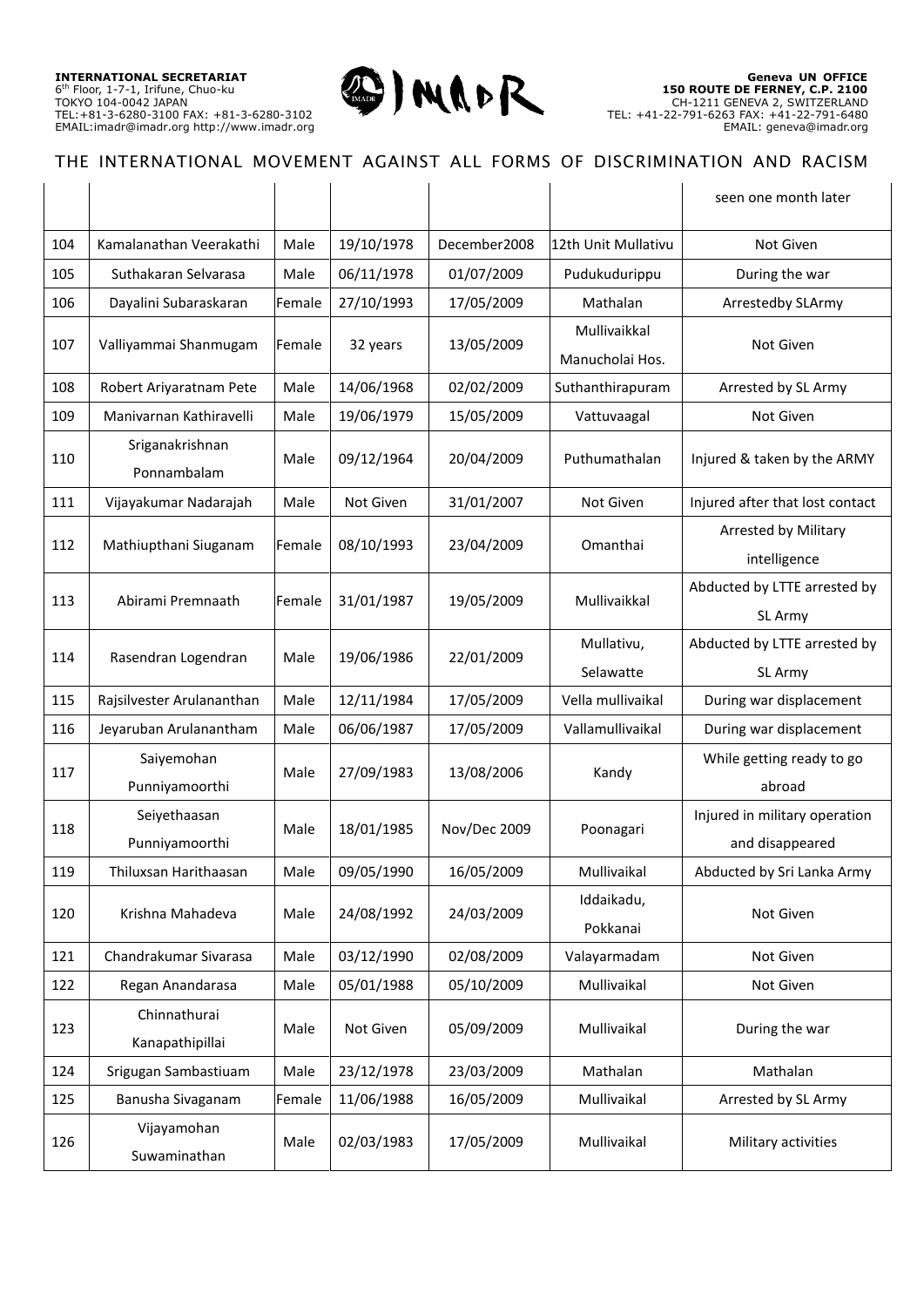

| 127 | Jothilan Thayaparan               | Male   | 14/12/1993 | 18/04/2009 | Ambalavan,<br>Pokkanai        | Not Given                                          |
|-----|-----------------------------------|--------|------------|------------|-------------------------------|----------------------------------------------------|
| 128 | Vasantha Thavarasa                | Male   | 11/10/1992 | 05/02/2009 | Mullivaikkal                  | Abducted by LTTE                                   |
| 129 | Kugathasan Sakkiyanathan          | Male   | 20/02/1982 | 02/07/2009 | Valayarmadam,<br>Mullativu    | Arrested by SL Army                                |
| 130 | Ayanthan Kanthasamy               | Male   | 22/10/1985 | 17/05/2009 | Vattivaigal,<br>Mullaitivu    | Head wound and arrested<br>when entering army area |
| 131 | Vinotha Parameswaran              | Female | 27/08/1988 | 23/01/2009 | Killinochchi                  | Abducted by Sri Lanka Army                         |
| 132 | Sudharshan Pamachandran           | Male   | 19 years   | 2009       | Mullivaikkal                  | During the war he got lost                         |
| 133 | Ramesh Nadarasa                   | Male   | 14/11/1986 | 2009       | Kanagapuram                   | Not Given                                          |
| 134 | Mohana Manmatharasa               | Female | 23 years   | 2009       | Vattuvagal,<br>Mullativu      | Injured when coming to army<br>area &sent to hosp. |
| 135 | Karan Mahalingam                  | Male   | 15/02/1990 | 16/05/2009 | Vattuvagal,<br>Mullativu      | Abducted by LTTE                                   |
| 136 | Gajendran Kobalasingum            | Male   | 18/02/1987 | 18/05/2009 | Udavaagal                     | Suspected to be a prisoner in<br>army camp         |
| 137 | Thineaswary<br>Thinagaratnasingum | Female | 25/01/1988 | 30/03/2009 | Mullaivaigal                  | Abducted by LTTE                                   |
| 138 | Sivanathan Ragunathan             | Male   | 30/09/1970 | 15/05/2009 | Mullaivaigal                  | Not Given                                          |
| 139 | Sathiyavarathan<br>Thiyagarasa    | Male   | 01/07/1968 | 20/05/2009 | Mullaitivu                    | Surrendered to SL Army                             |
| 140 | Shanthakumaran Vellupillai        | Male   | 01/05/1985 | 04/03/2009 | Anandapuram                   | Injured in Army attack and<br>person with him left |
| 141 | Thevamani Chellaiah               | Female | 04/04/1975 | 24/05/2009 | Arunachala<br>Welfare Centre  | Not Given                                          |
| 142 | Sureshnath Varatharasan           | Male   | 29/05/1984 | 15/05/2009 | Vadduvagal                    | During shell attack he was<br>missed               |
| 143 | Varatharajan Vellupillai          | Male   | 15/08/1976 | 17/05/2009 | Mullaivaigal                  | Not Given                                          |
| 144 | Pushparasa Anton Alpherad         | Male   | 08/07/1979 | 03/04/2009 | Valayamadam                   | Abducted by LTTE and<br>arrestedby army            |
| 145 | Keerthika Gandhi Selvam           | Female | 11/10/1992 | Not Given  | Valayamadam                   | Abducted by LTTE                                   |
| 146 | Jegatheeswaran<br>Shanmugam       | Male   | 1976       | 23/01/2009 | Vallipuram,<br>Pudukudirrippu | Not Given                                          |
| 147 | Vijayasekaran Sellathurai         | Male   | 10/11/1968 | 20/04/2009 | Mullivaikal                   | Abducted by Sri Lanka Army                         |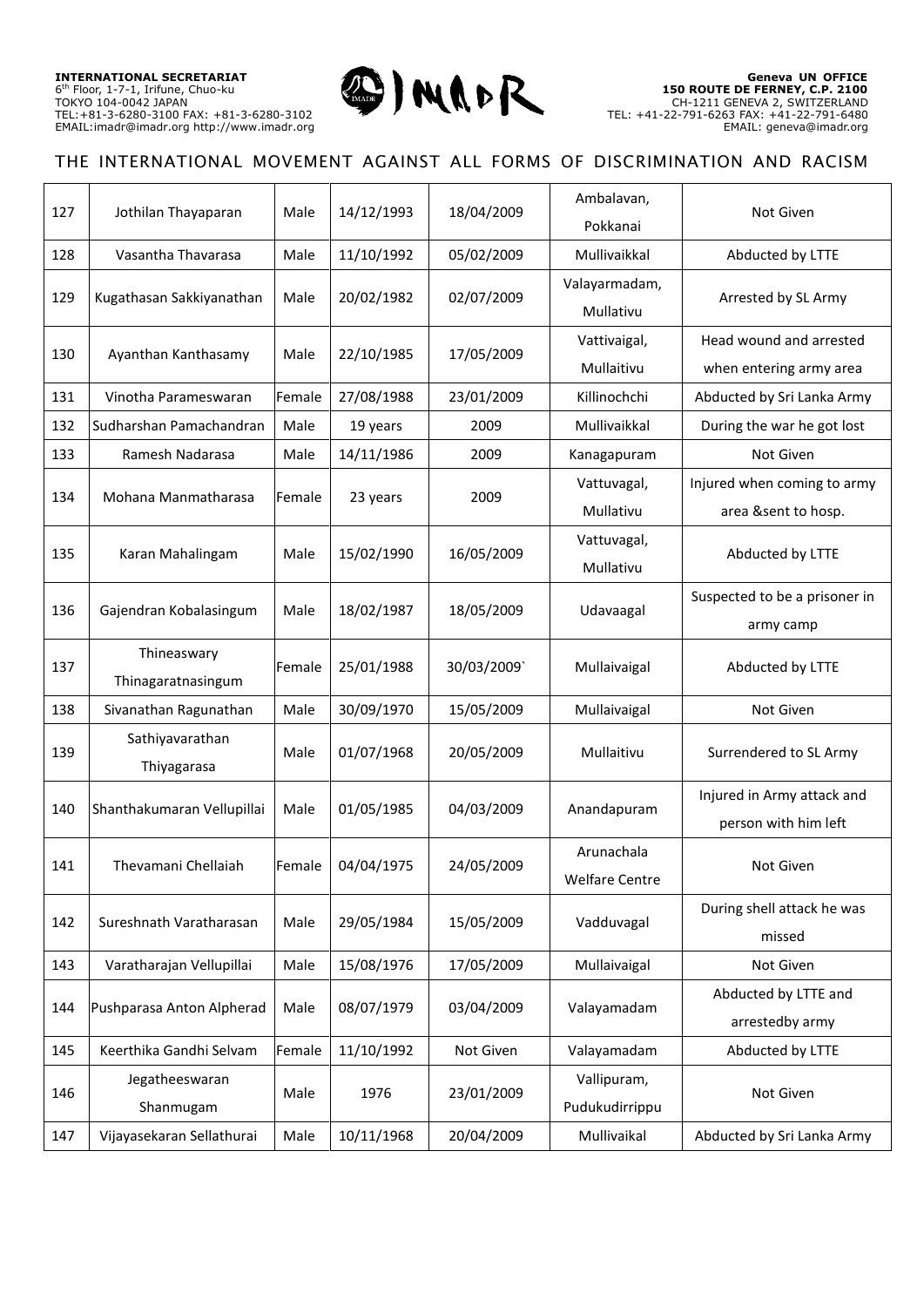

| 148 | Sayanthan                  | Male   | 18/02/1991 |                | Puthukudirippu      | Abducted by LTTE and          |
|-----|----------------------------|--------|------------|----------------|---------------------|-------------------------------|
|     | Vasanthakumaran            |        |            | 03/07/2009     |                     | arrestedby army               |
| 149 | Sahayaraja Anton Shanker   | Male   | 08/01/1990 | 24/04/2009     | Errakkai Vaikkal    | Abducted by LTTE              |
|     |                            |        |            |                |                     | Arrested by Sri Lanka Army    |
| 150 | Thurailingum Mohanraj      | Male   | 25/09/1978 | May 2009       | Valayarmadam        | when crossing into Govt.      |
|     |                            |        |            |                |                     | controlled area               |
| 151 | Selvarasa Sam              | Male   | 25/01/1990 | 04/04/2009     | Valayarmadam        | Arrested by Sri Lanka Army    |
| 152 | Kanagaratnam Japo          | Female | 08/01/1993 | 17/05/2009     | Mattuval, Mullativu | SL Army                       |
| 153 | Thamarai Vathanan Sobika   | Female | 26/11/1993 | 17/05/2009     | Vadduvagal          | Not Given                     |
| 154 | Thurairajah Sudharshan     | Male   | 22/02/1988 | 22/07/2007     | Krishnapuram        | Abducted by LTTE              |
| 155 | Chandrsekar Jenitamary     | Female | 26/12/1988 | 04/05/2009     | Erranaipallai       | Not Given                     |
| 156 | Kathiravel Thisbakaran     | Male   | 23/05/1985 | Not Given      | Valayarmadam        | SL Army                       |
| 157 | Arasaratnum Alaixana       | Female | 05/12/1991 | 15/03/2008     | Mathalan            | Abducted by LTTE              |
| 158 | Jaganathan Tharendran      | Male   | 23/06/1989 | 30/04/2009     | Anandapuram         | Arrested by Sri Lanka Army    |
| 159 | Sivakumar Gajendran        | Male   | 14/04/1994 | 20/04/2009     | Mullivaikal         | Not Given                     |
| 160 | Bakiyarasa Vimalraj        | Male   | 10/02/1985 | 19/05/2009     | Mullivaikal         | Abducted by LTTE              |
| 161 | Ramaiyaih Lingeswary       | Female | 07/07/1980 | 02/05/2009     | Suthanthirapuram    | Abducted by Navy              |
| 162 | Velu Balasundram           | Male   | 09/12/1949 | 09/05/2008     | Vavuniya            | Not Given                     |
| 163 | Sivabalan Sudharshan       | Male   | 10/02/1980 | 28/04/2009     | Mullivaikal         | Arrested by Sri Lanka Army    |
| 164 | Rangasamy Thanuja          |        | 17/12/1987 | 25/02/2009     | Pokkanai            | Abducted by LTTE              |
| 165 | Rasanayagum Jensika        | Female | 21/10/1993 | 05/10/2009     | Puthumathalan       | Abducted by LTTE              |
| 166 | Rasanayagum Nirojan        | Male   | 260/7/1991 | 10/01/2008     | Uddaiyarkattu       | Abducted by LTTE              |
|     |                            |        |            |                |                     | Abducted by Sri Lanka Army -  |
| 167 | Mariyanayagum Prasath      | Male   | 23/03/1986 | February, Year | Anandapuram         | as revealed by bystanders to  |
|     |                            |        |            | not given      |                     | relatives when searching for  |
|     |                            |        |            |                |                     | him                           |
| 168 | Sivasothinayagum Jasothini | Female | 22/10/1991 | 25/02/2009     | Pachaipuluelli      | Abducted by LTTE              |
| 169 | Iruthayarasa Jeyakanthan   | Male   | 18/02/1987 | 11/03/2006     | Vallipuram          | Arrested by Sri Lanka Army    |
| 170 | Pavalalingum Ramesh        | Male   | 04/01/1985 | 17/05/2009     | Vadduvagal          | Arrested by Sri Lanka Army    |
| 171 | Nagendram Sharman          | Male   | 30/01/1989 | 15/05/2009     | Mullivaikal         | Not Given                     |
| 172 | Shanmugarasa Arjun         | Male   | 30/03/1990 | 06/05/2009     | Mullivaikal         | Abducted by LTTE              |
| 173 | Nadarasalingum Kavitha     | Female | Not Given  | 20/04/2009     | Not Given           | Not Given                     |
|     |                            |        | 29/03/1955 | 04/04/2009     | Mathalan            | When entering army controlled |
| 174 | Thiyagarasa Nagamani       | Male   |            |                |                     | area when displaced           |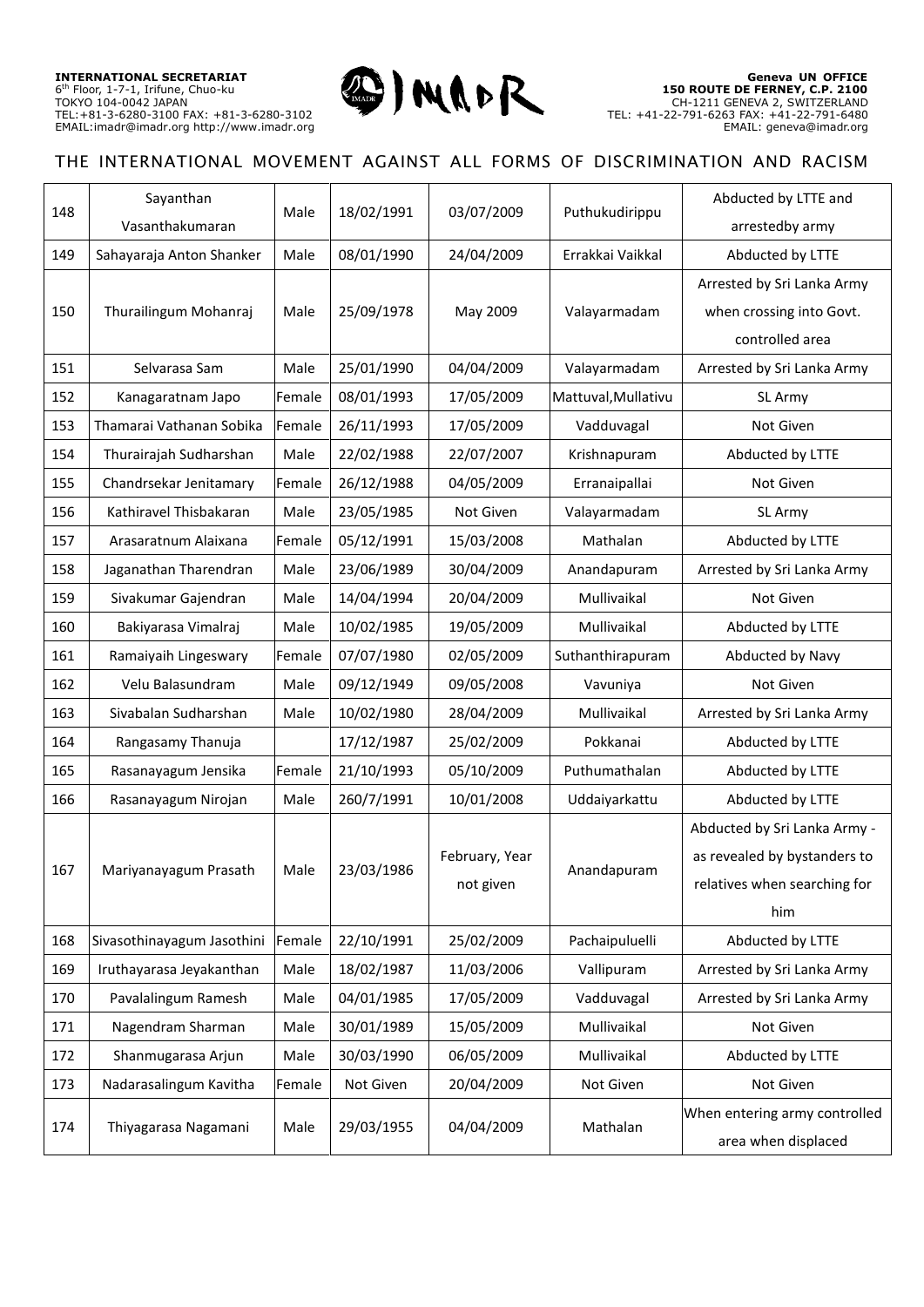

| 175 | Pravinth Thiyagarasa                   | Male   | 08/07/1994 | 04/04/2009       | Mathalan               | When entering army controlled<br>area when displaced                       |
|-----|----------------------------------------|--------|------------|------------------|------------------------|----------------------------------------------------------------------------|
| 176 | Pradeep Thiyagarasa                    | Male   | 19/11/1989 | 04/04/2009       | Mathalan               | When entering army controlled<br>area when displaced                       |
| 177 | Rubeshan Mathum                        | Male   | 16/01/1993 | 02/12/2009       | Pudukudurippu          | Arrested by SL Army                                                        |
| 178 | <b>Terarace Boby</b><br>Jesunayagum    | Female | 05/10/1986 | 04/09/2009       | Mullivaikkal           | Abducted by LTTE                                                           |
| 179 | Kanagasundaram<br>Visualingam          | Male   | 10/12/1986 | 19/05/2009       | Vadduvagal             | Admitted to hospital but army<br>took him away                             |
| 180 | Seyanthan Karunarasa                   | Male   | 11/09/1992 | 05/09/2009       | Vadduvagal             | During last phase of war                                                   |
| 181 | Priyantha Sathasivam                   | Female | 12/07/1991 | 18/05/2009       | Mullaivaigal           | Arrested by Army                                                           |
| 182 | Puvaneswaran Karupaiyaa                | Male   | 15/05/1986 | End of July 2009 | Vadduvagal             | Abducted by LTTE then<br>arrested by SLArmy                                |
| 183 | Sothirajan Diyas Pathalomai<br>Seviyar | Male   | 02/03/1969 | 09/07/2007       | Pokkani                | During Musali displacement<br>abducted by SLArmy                           |
| 184 | Sobika Panchalingum                    | Female | 06/10/1990 | 27/03/2009       | Mullivaikkal           | Abducted by LTTE                                                           |
| 185 | Jeevakaran Thuraisamy                  | Male   | 15/01/1993 | 27/02/2009       | Ambalavan,<br>Pokkanai | Abducted by LTTE                                                           |
| 186 | Janagan Kumaralingum                   | Male   | 27/10/1988 | 30/02/2009       | Mathalan               | Abducted by LTTE                                                           |
| 187 | Niranjala Thiruchelvam                 | Female | 08/03/1987 | 05/10/2009       | Valayar Madam          | Missed during displacement<br>believed to be in Army custody               |
| 188 | Thinu Alpherad                         | Male   | 08/06/1992 | 20/05/2009       | Mathalan               | Not Given                                                                  |
| 189 | Gana Stephen Jesurasa                  | Male   | 14/01/1992 | 16/05/2009       | Mullivaikkal           | Abducted by LTTE                                                           |
| 190 | Sujeekaran Prabakaran                  | Male   | 13/05/1991 | 04/01/2009       | Mullivaikkal           | Abducted by LTTE on<br>01/04/2009 and arrested by SL<br>Army on 17/05/2009 |
| 191 | Suganjaa Gunarathinum                  | Female | 31/03/1979 | 17/05/2009       | Vadduvagal             | Because she was ill Army took<br>her away in a vehicle                     |
| 192 | Prasath Premaranjan                    | Male   | 02/02/1992 | 03/04/2009       | Velaya Madam           | Abducted by Army                                                           |
| 193 | Mary Elizabeth Jesuthasan              | Female | 31/05/1986 | 04/09/2009       | Mullivaikkal           | Abducted by LTTE                                                           |
| 194 | Thirunesan Ponnaiah                    | Male   | 04/07/1974 | 16/05/2009       | Mullivaikkal           | Not Given                                                                  |
| 195 | Kesavan Thanabalasingam                | Male   | 18 years   | 07/09/009        | Not Given              | Not Given                                                                  |
| 196 | Sabesan Subramanium                    | Male   | 12/07/1979 | 22/02/2009       | Ambalavan,<br>Pokkanai | Abducted by LTTE                                                           |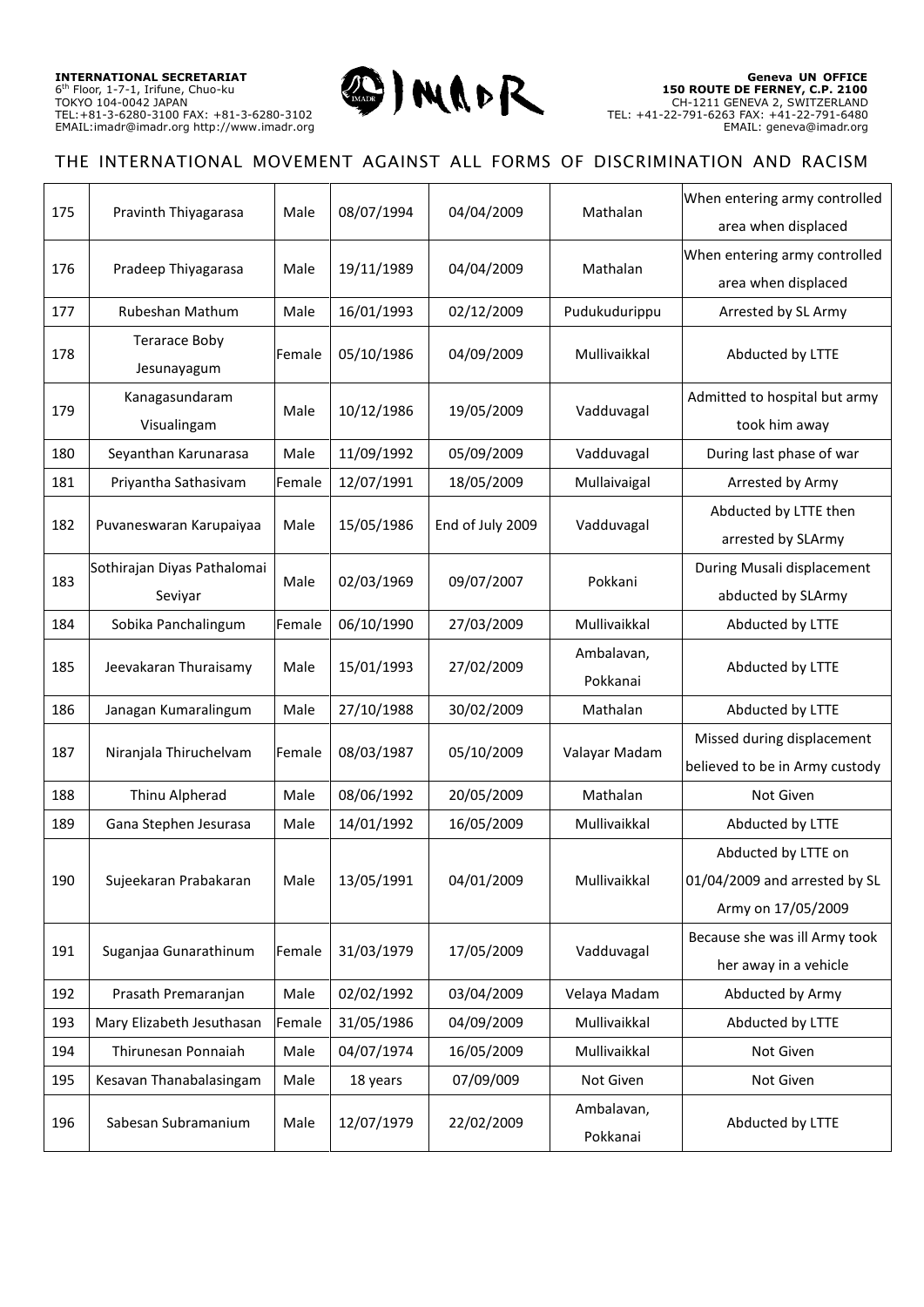

| 197 | Mathivathanakumar<br>Kandaiah      | Male   | 02/10/1970 | 18/05/2009           | Vadduvagal      | He surrendered to SLArmy<br>after that he disappeared                        |
|-----|------------------------------------|--------|------------|----------------------|-----------------|------------------------------------------------------------------------------|
| 198 | Anthony F.G. Antony<br>Alpherad    | Male   | 02/03/1982 | 04/07/2009           | Velaya Madam    | Abducted by SL Army                                                          |
| 199 | Nirojan Gabriel Antony<br>Alpherad | Male   | 20/06/1989 | 04/07/2009           | Velaya Madam    | Abducted by SL Army                                                          |
| 200 | Jenthuran Balarishanan             | Male   | 20/04/1981 | 17/05/2009           | Vadduvagal      | Not Given                                                                    |
| 201 | Vijithran Chinnathurai             | Male   | 09/05/1987 | 15/05/2009           | Mullivaikkal    | Abducted by SL Army                                                          |
| 202 | Vasanthakumar<br>Kanthasamy        | Male   | 13/12/1979 | 15/06/2006           | Kopai, Jaffna   | Abducted by SL Army                                                          |
| 203 | Vasantharajan<br>Tharmalingum      | Male   | 14/06/1970 | 05/02/2006           | Thandikulam     | Abducted in a white van                                                      |
| 204 | Kabilanathan                       | Male   | 05/01/1968 | Not Given            | Visupmadu       | Not Given                                                                    |
| 205 | Dathees Mahendran                  | Male   | 22/10/1992 | 13/03/2009           | Mullivaikkal    | Abducted by LTTE                                                             |
| 206 | Vapkesan Periyasamy                | Male   | 09/11/1986 | 10/02/2009           | Mathalan        | During war displacement                                                      |
| 207 | Thaveseelan Rasathuraj             | Male   | 20/07/1992 | 21/02/2009           | Mathalan        | Not Given                                                                    |
| 208 | Jeyanthan Iyathurai                | Male   | 11/04/1991 | Not Given            | Not Given       | Not Given                                                                    |
| 209 | Sudhakaran Kunam                   | Male   | 24/11/1980 | 04/06/2009           | Puthumathalan   | Abducted by LTTE                                                             |
| 210 | Mary Rasita Eswarapatham           | Female | Not Given  | 11/04/2009           | Ansa Mullikulum | Abducted by LTTE, later<br>surrendered to Sri Lanka Army                     |
| 211 | Udayaragauan<br>Vickneswaran       | Male   | 04/02/1999 | 20/04/2009           | Eranaipaalai    | He was injured during<br>displacement and army took<br>him away in a vehicle |
| 212 | Udayaraj Vickneswaran              | Male   | 31/07/1986 | 15/05/2009           | Mullivaikkal    | He was injured during<br>displacement and army took<br>him away in a vehicle |
| 213 | Kumanan Ganesalingam               | Male   | 18/07/1992 | Not Given            | Eranaipaalai    | When entering army controlled<br>area when displaced                         |
| 214 | Selvarasa Kunjithambi              | Male   | 28/06/1969 | 02/04/2009           | Puthukudirippu  | Abducted by Sri Lanka Army                                                   |
| 215 | Natheeswaran<br>Muthulingam        | Male   | 21 years   | Between<br>2007-2008 | Not Given       | Abducted by LTTE                                                             |
| 216 | Jegitharan Yoganathan              | Male   | 21/03/1993 | 20/04/2009           | Not Given       | Abducted by LTTE                                                             |
| 217 | Sivenesan Mayilvaganum             | Male   | 25 years   | 10/05/2009           | Mullivaikkal    | Not Given                                                                    |
| 218 | Vasanthamalar Banda                | Female | 24/07/1987 | 15/03/2009           | Puthumathalan   | Abducted by LTTE                                                             |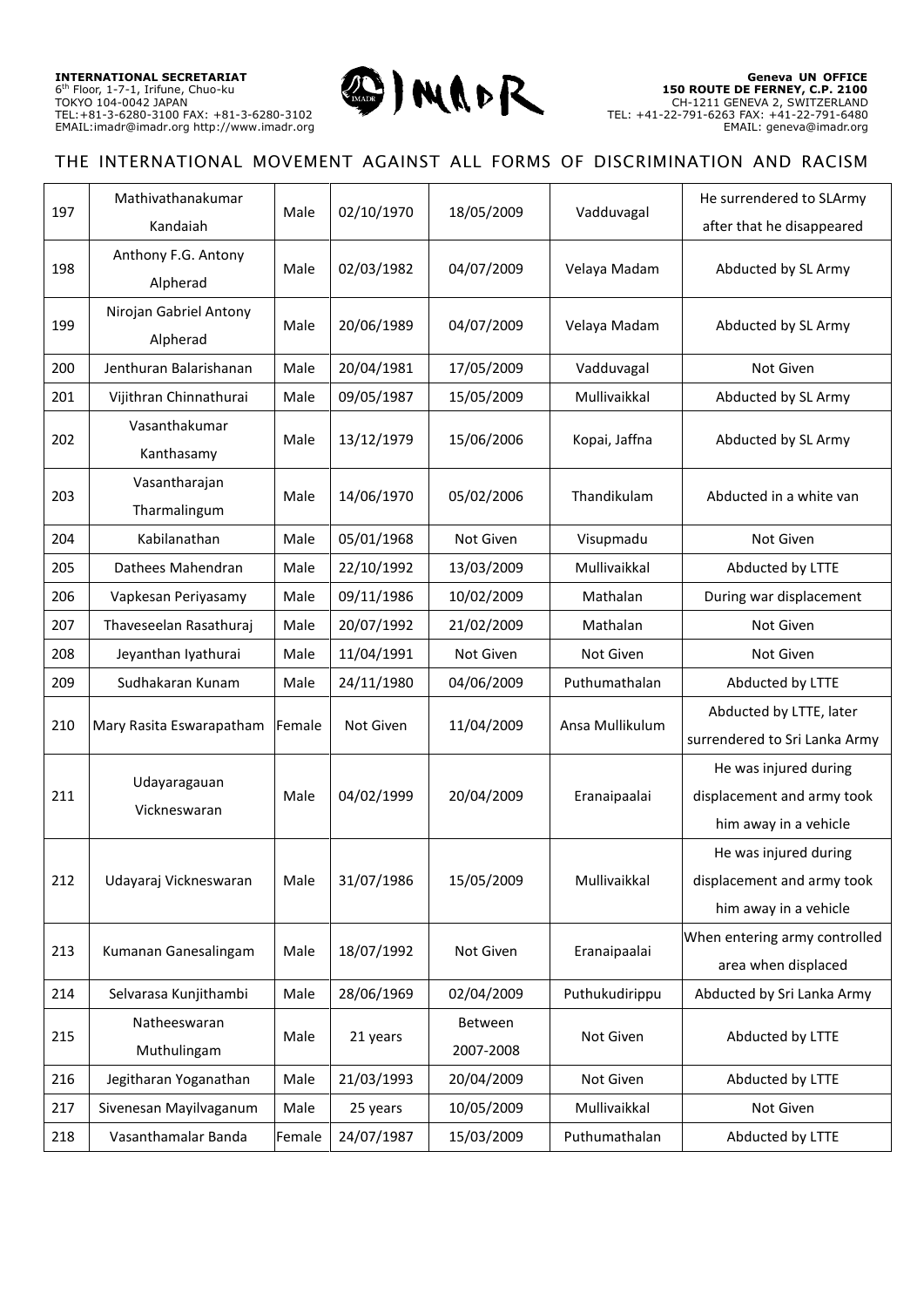

| 220<br>04/04/1989<br>Dayalini Sellathurai<br>Female<br>Not Given<br>Mullivaikkal<br>Abducted by LTTE<br>221<br>Female<br>20/05/2009<br>Indumathi Poobalasingam<br>Not Given<br>Vadduvagal<br>During the war<br>222<br>30/07/1990<br>Mullivaikkal<br>Abducted by LTTE<br>Nirojan Nanthakumar<br>Male<br>05/10/2009<br>Thuvaaragan<br>223<br>05/10/1990<br>26/02/2009<br>Valayar Madam<br>Abducted by LTTE<br>Male<br>Thuraisingham<br>09/07/1984<br>224<br>Indrmohan Rayu<br>19/05/2009<br>Udduvagal<br>Not Given<br>Male<br>Kamaleswara Rasa<br>23/06/1974<br>25/03/2009<br>225<br>Valayar Madam<br>Abducted by Sri Lanka Army<br>Male<br>Nadaraja<br>226<br>Thanaruban Ratnum<br>30/05/1989<br>Male<br>Not Given<br>Valayar Madam<br>Not Given<br>227<br>04/05/1987<br>Nishanthan Navantharaja<br>15/02/2009<br>Mathalan<br>Abducted by LTTE<br>Male<br>Omanthai/Vadduv<br>228<br>20/05/2009<br>Thayalan Selvaratnum<br>20/11/1987<br>Not Given<br>Male<br>agal<br>Abducted by LTTE but seen at<br>229<br>Kayalveli Jeyasingum<br>23/12/1988<br>04/04/2009<br>Puthukudirippu<br>Female<br>Army checkpoint<br>Rajendra Roch Emiyanos<br>230<br>26/04/1988<br>2008<br>Not Given<br><b>Not Given</b><br>Female<br>Roch<br>Puvamendran<br>231<br>Male<br>28/03/1960<br>20/01/2009<br>Arrested by Sri Lanka Army<br>Visumadu<br>Moothathambi<br>232<br>25/11/1989<br>17/04/2009<br>Vadduvagal<br>Not Given<br>Jeneeta Udayakumar<br>Female<br>233<br>Nandivaikkal<br>Thineeswaran Kaalimuthu<br>02/08/1982<br>15/05/2009<br>Abducted by LTTE<br>Male<br>Alpherad Neyusan<br>03/06/1978<br>02/01/2009<br>Thandikulam<br>234<br>Not Given<br>Male<br>Santhiyapillai<br>235<br>Vithirshan Vickneswaran<br>16/02/1993<br>Not Given<br>Mathalan<br>Male<br>During the war<br>Ambalavan, Puthuk<br>236<br>Viswananthan Kaalikutti<br>Not Given<br>04/01/2009<br>Gone fishing and then missing<br>Male<br>udirippu<br>Army arrested him and took<br>Vadduvagal,<br>18/05/2009<br>him to Omanthai, but missing<br>237<br>Ratheswaran Vairamuthu<br>14/01/1966<br>Male<br>Mullativ<br>thereafter<br>Logeswaran<br>238<br>21/01/1975<br>12/09/2007<br>Abducted by LTTE<br>Male<br>Mannar<br>Tharmakulasingum<br>Shanthan Sivanesadevarasa<br>06/06/1989<br>01/03/2009<br>Abducted by LTTE<br>239<br>Male<br>Salai<br>Taken in ICRC vehicle to be<br>240<br>Palaniyandi Subbiah<br>10/01/1950<br>04/04/2009<br>Mathalan Hospital<br>Male | 219 | Suthalini Banda | Female | 02/07/1992 | February2009 | Mullivaikkal | Abducted by LTTE           |
|---------------------------------------------------------------------------------------------------------------------------------------------------------------------------------------------------------------------------------------------------------------------------------------------------------------------------------------------------------------------------------------------------------------------------------------------------------------------------------------------------------------------------------------------------------------------------------------------------------------------------------------------------------------------------------------------------------------------------------------------------------------------------------------------------------------------------------------------------------------------------------------------------------------------------------------------------------------------------------------------------------------------------------------------------------------------------------------------------------------------------------------------------------------------------------------------------------------------------------------------------------------------------------------------------------------------------------------------------------------------------------------------------------------------------------------------------------------------------------------------------------------------------------------------------------------------------------------------------------------------------------------------------------------------------------------------------------------------------------------------------------------------------------------------------------------------------------------------------------------------------------------------------------------------------------------------------------------------------------------------------------------------------------------------------------------------------------------------------------------------------------------------------------------------------------------------------------------------------------------------------------------------------------------------------------------------------------------------------------------------------------------------------------------------------|-----|-----------------|--------|------------|--------------|--------------|----------------------------|
|                                                                                                                                                                                                                                                                                                                                                                                                                                                                                                                                                                                                                                                                                                                                                                                                                                                                                                                                                                                                                                                                                                                                                                                                                                                                                                                                                                                                                                                                                                                                                                                                                                                                                                                                                                                                                                                                                                                                                                                                                                                                                                                                                                                                                                                                                                                                                                                                                           |     |                 |        |            |              |              |                            |
|                                                                                                                                                                                                                                                                                                                                                                                                                                                                                                                                                                                                                                                                                                                                                                                                                                                                                                                                                                                                                                                                                                                                                                                                                                                                                                                                                                                                                                                                                                                                                                                                                                                                                                                                                                                                                                                                                                                                                                                                                                                                                                                                                                                                                                                                                                                                                                                                                           |     |                 |        |            |              |              |                            |
|                                                                                                                                                                                                                                                                                                                                                                                                                                                                                                                                                                                                                                                                                                                                                                                                                                                                                                                                                                                                                                                                                                                                                                                                                                                                                                                                                                                                                                                                                                                                                                                                                                                                                                                                                                                                                                                                                                                                                                                                                                                                                                                                                                                                                                                                                                                                                                                                                           |     |                 |        |            |              |              |                            |
|                                                                                                                                                                                                                                                                                                                                                                                                                                                                                                                                                                                                                                                                                                                                                                                                                                                                                                                                                                                                                                                                                                                                                                                                                                                                                                                                                                                                                                                                                                                                                                                                                                                                                                                                                                                                                                                                                                                                                                                                                                                                                                                                                                                                                                                                                                                                                                                                                           |     |                 |        |            |              |              |                            |
|                                                                                                                                                                                                                                                                                                                                                                                                                                                                                                                                                                                                                                                                                                                                                                                                                                                                                                                                                                                                                                                                                                                                                                                                                                                                                                                                                                                                                                                                                                                                                                                                                                                                                                                                                                                                                                                                                                                                                                                                                                                                                                                                                                                                                                                                                                                                                                                                                           |     |                 |        |            |              |              |                            |
|                                                                                                                                                                                                                                                                                                                                                                                                                                                                                                                                                                                                                                                                                                                                                                                                                                                                                                                                                                                                                                                                                                                                                                                                                                                                                                                                                                                                                                                                                                                                                                                                                                                                                                                                                                                                                                                                                                                                                                                                                                                                                                                                                                                                                                                                                                                                                                                                                           |     |                 |        |            |              |              |                            |
|                                                                                                                                                                                                                                                                                                                                                                                                                                                                                                                                                                                                                                                                                                                                                                                                                                                                                                                                                                                                                                                                                                                                                                                                                                                                                                                                                                                                                                                                                                                                                                                                                                                                                                                                                                                                                                                                                                                                                                                                                                                                                                                                                                                                                                                                                                                                                                                                                           |     |                 |        |            |              |              |                            |
|                                                                                                                                                                                                                                                                                                                                                                                                                                                                                                                                                                                                                                                                                                                                                                                                                                                                                                                                                                                                                                                                                                                                                                                                                                                                                                                                                                                                                                                                                                                                                                                                                                                                                                                                                                                                                                                                                                                                                                                                                                                                                                                                                                                                                                                                                                                                                                                                                           |     |                 |        |            |              |              |                            |
|                                                                                                                                                                                                                                                                                                                                                                                                                                                                                                                                                                                                                                                                                                                                                                                                                                                                                                                                                                                                                                                                                                                                                                                                                                                                                                                                                                                                                                                                                                                                                                                                                                                                                                                                                                                                                                                                                                                                                                                                                                                                                                                                                                                                                                                                                                                                                                                                                           |     |                 |        |            |              |              |                            |
|                                                                                                                                                                                                                                                                                                                                                                                                                                                                                                                                                                                                                                                                                                                                                                                                                                                                                                                                                                                                                                                                                                                                                                                                                                                                                                                                                                                                                                                                                                                                                                                                                                                                                                                                                                                                                                                                                                                                                                                                                                                                                                                                                                                                                                                                                                                                                                                                                           |     |                 |        |            |              |              |                            |
|                                                                                                                                                                                                                                                                                                                                                                                                                                                                                                                                                                                                                                                                                                                                                                                                                                                                                                                                                                                                                                                                                                                                                                                                                                                                                                                                                                                                                                                                                                                                                                                                                                                                                                                                                                                                                                                                                                                                                                                                                                                                                                                                                                                                                                                                                                                                                                                                                           |     |                 |        |            |              |              |                            |
|                                                                                                                                                                                                                                                                                                                                                                                                                                                                                                                                                                                                                                                                                                                                                                                                                                                                                                                                                                                                                                                                                                                                                                                                                                                                                                                                                                                                                                                                                                                                                                                                                                                                                                                                                                                                                                                                                                                                                                                                                                                                                                                                                                                                                                                                                                                                                                                                                           |     |                 |        |            |              |              |                            |
|                                                                                                                                                                                                                                                                                                                                                                                                                                                                                                                                                                                                                                                                                                                                                                                                                                                                                                                                                                                                                                                                                                                                                                                                                                                                                                                                                                                                                                                                                                                                                                                                                                                                                                                                                                                                                                                                                                                                                                                                                                                                                                                                                                                                                                                                                                                                                                                                                           |     |                 |        |            |              |              |                            |
|                                                                                                                                                                                                                                                                                                                                                                                                                                                                                                                                                                                                                                                                                                                                                                                                                                                                                                                                                                                                                                                                                                                                                                                                                                                                                                                                                                                                                                                                                                                                                                                                                                                                                                                                                                                                                                                                                                                                                                                                                                                                                                                                                                                                                                                                                                                                                                                                                           |     |                 |        |            |              |              |                            |
|                                                                                                                                                                                                                                                                                                                                                                                                                                                                                                                                                                                                                                                                                                                                                                                                                                                                                                                                                                                                                                                                                                                                                                                                                                                                                                                                                                                                                                                                                                                                                                                                                                                                                                                                                                                                                                                                                                                                                                                                                                                                                                                                                                                                                                                                                                                                                                                                                           |     |                 |        |            |              |              |                            |
|                                                                                                                                                                                                                                                                                                                                                                                                                                                                                                                                                                                                                                                                                                                                                                                                                                                                                                                                                                                                                                                                                                                                                                                                                                                                                                                                                                                                                                                                                                                                                                                                                                                                                                                                                                                                                                                                                                                                                                                                                                                                                                                                                                                                                                                                                                                                                                                                                           |     |                 |        |            |              |              |                            |
|                                                                                                                                                                                                                                                                                                                                                                                                                                                                                                                                                                                                                                                                                                                                                                                                                                                                                                                                                                                                                                                                                                                                                                                                                                                                                                                                                                                                                                                                                                                                                                                                                                                                                                                                                                                                                                                                                                                                                                                                                                                                                                                                                                                                                                                                                                                                                                                                                           |     |                 |        |            |              |              |                            |
|                                                                                                                                                                                                                                                                                                                                                                                                                                                                                                                                                                                                                                                                                                                                                                                                                                                                                                                                                                                                                                                                                                                                                                                                                                                                                                                                                                                                                                                                                                                                                                                                                                                                                                                                                                                                                                                                                                                                                                                                                                                                                                                                                                                                                                                                                                                                                                                                                           |     |                 |        |            |              |              |                            |
|                                                                                                                                                                                                                                                                                                                                                                                                                                                                                                                                                                                                                                                                                                                                                                                                                                                                                                                                                                                                                                                                                                                                                                                                                                                                                                                                                                                                                                                                                                                                                                                                                                                                                                                                                                                                                                                                                                                                                                                                                                                                                                                                                                                                                                                                                                                                                                                                                           |     |                 |        |            |              |              |                            |
|                                                                                                                                                                                                                                                                                                                                                                                                                                                                                                                                                                                                                                                                                                                                                                                                                                                                                                                                                                                                                                                                                                                                                                                                                                                                                                                                                                                                                                                                                                                                                                                                                                                                                                                                                                                                                                                                                                                                                                                                                                                                                                                                                                                                                                                                                                                                                                                                                           |     |                 |        |            |              |              |                            |
|                                                                                                                                                                                                                                                                                                                                                                                                                                                                                                                                                                                                                                                                                                                                                                                                                                                                                                                                                                                                                                                                                                                                                                                                                                                                                                                                                                                                                                                                                                                                                                                                                                                                                                                                                                                                                                                                                                                                                                                                                                                                                                                                                                                                                                                                                                                                                                                                                           |     |                 |        |            |              |              | sent to Pulmotial Hospital |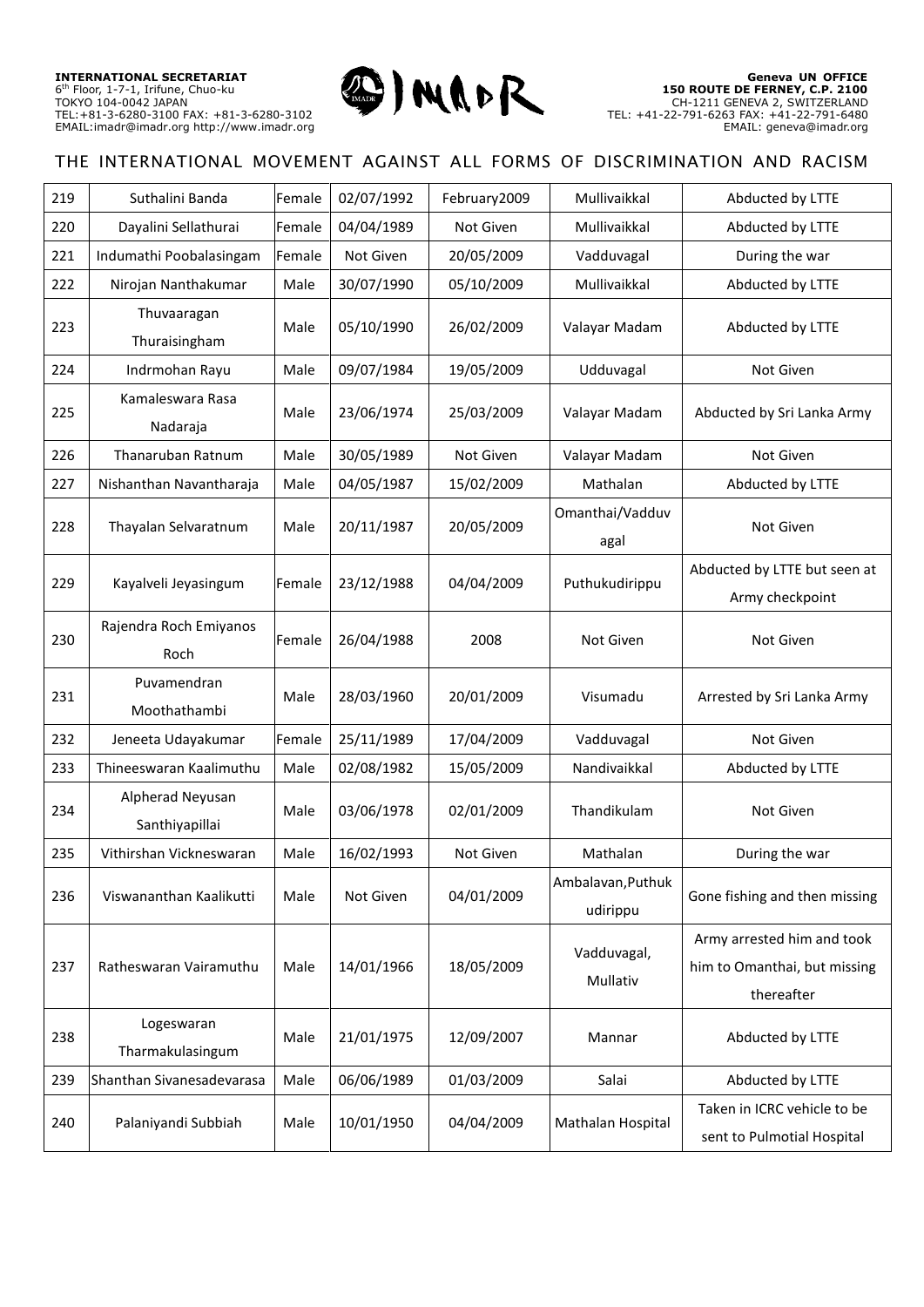

| 241 | Ganalingum Sivalingum           | Male   | 24/07/1961  | 18/05/2009 | Mullativ<br>Vadduvagal | Arrested by Sri Lanka Army                                                  |
|-----|---------------------------------|--------|-------------|------------|------------------------|-----------------------------------------------------------------------------|
| 242 | Sriranjani Krishnakumar         | Female | Not Given   | 17/05/2009 | Mullativ               | Injured and sent to hospital<br>and disappeared from there                  |
| 243 | Nishanthan Ramalingum           | Male   | 10/04/1992  | 04/07/2009 | Puthumathalan          | LTTE sent him home, we were<br>not there so he went to the<br>Army now lost |
| 244 | Kaantharuban<br>Navarathinarasa | Male   | 27/07/1992  | 04/07/2009 | Puthumathalan          | Not Given                                                                   |
| 245 | Jegatheeswaran Nagamani         | Male   | 14/04/1981  | 16/05/2009 | Mullivaikkal           | During war displacement                                                     |
| 246 | Jeyaseelan Kathalingum          | Male   | 08/12/1985  | 16/05/2009 | Mullivaikkal           | During war displacement                                                     |
| 247 | Sarangan Sturbalan              | Male   | 20/10/1988  | Not Given  | Mallavi                | Abducted by LTTE                                                            |
| 248 | Thadchajini Somasunderam        | Female | 29/05/1989  | 17/05/2009 | Mullivaikkal           | Disappeared in Army area                                                    |
| 249 | Sudhakaran<br>Sivabalasingham   | Male   | Not Given   | Not Given  | Valayar Madam          | During war displacement                                                     |
| 250 | Mary Akalya Jesuratnum          | Female | 21/08/1984  | 16/05/2009 | Mullivaikkal           | Abducted by LTTE                                                            |
| 251 | Thushakar Thurairaja            | Male   | 24/01/1985r | 21/04/2009 | Muthumalan             | Abducted by LTTE                                                            |
| 252 | Ranjuthan Ponnuthurai           | Male   | 14/07/1990  | Not Given  | Omanthai               | Injured at Mullivaikkal and<br>taken to Omanthai to hospital<br>and missing |
| 253 | Suganja Thaneswaran             | Female | 10/12/1992  | 24/03/2009 | Pokkanai               | Abducted by LTTE                                                            |
| 254 | Ajantha Ravendran               | Female | 07/07/1990  | 07/01/2008 | Killinochchi           | Abducted by LTTE                                                            |
| 255 | Jhansey Michel                  | Female | 15/09/1989  | 03/05/2009 | Valayar Madam          | Abducted by LTTE                                                            |
| 256 | Anolin Arulnesavasan            | Female | 13/12/1993  | 03/04/2009 | Not Given              | Abducted by LTTE                                                            |
| 257 | Gobinath Kugathaasan            | Male   | 21/11/1986  | 16/05/2009 | Mullivaikkal           | Not Given                                                                   |
| 258 | Neeruja Sellathurai             | Female | 25/12/1987  | Not Given  | Valayar Madam          | Abducted by Sri Lanka Army                                                  |
| 259 | Thineesh Chinnarasa             | Male   | 05/02/1990  | 18/05/2009 | Mullivaikkal           | Abducted by LTTE                                                            |
| 260 | Karthik Senthil Kurugan         | Male   | 14/02/1992  | 19/01/2008 | Mullaitivu             | Abducted by Sri Lanka Army                                                  |
| 261 | Baheswaran Rajendram            | Male   | 30/09/1989  | 02/02/2008 | Mannar                 | Abducted by LTTE and<br>disappeared in Mannar attack                        |
| 262 | Sritharshini Moorthi            | Female | 04/01/1991  | Not Given  | Not Given              | During war displacement                                                     |
| 263 | Malarveli Subramaniyum          | Female | 17/12/1982  | Not Given  | Not Given              | Not Given                                                                   |
| 264 | Vasanthan Kandaiah              | Male   | 11/04/1974  | 15/05/2009 | Vadduvagal             | Surrendered to SL Army and<br>now missing                                   |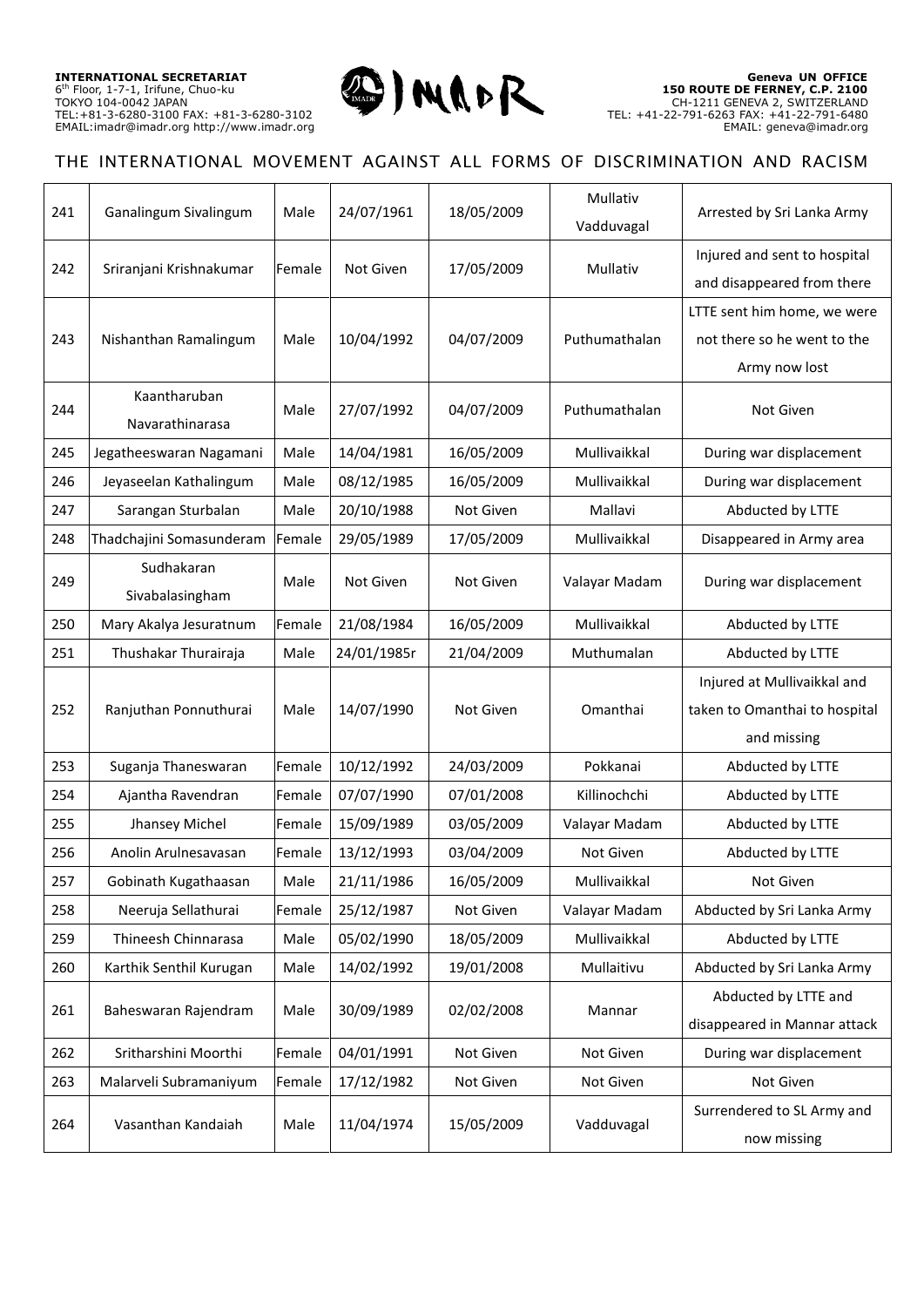

| 265<br>27/02/1986<br>15/05/2009<br>Mullivaikkal<br>and went back to get bags and<br>Male<br>Chandrasekarampillai<br>disappeared<br>Erratuvaakal<br>18/10/1992<br>03/03/2009<br>Abducted by LTTE<br>266<br>Kalaimagal Kanagalingum<br>Female<br>Mullativ<br>Surrendered to the army hurt,<br>267<br>Banudevi Kulanthaivelu<br>Female<br>05/01/1959<br>20/04/2009<br>Mathalan<br>but family not allowed to go<br>with her<br>Yasobaran Chandrakumar<br>30/01/1994<br>268<br>Male<br>Not Given<br>Not Given<br>Not Given<br>Surrendered to Sri Lanka Army<br>Mullivaikkal<br>269<br>Srikanthan Gunasekaram<br>25/01/1975<br>20/05/2009<br>Male<br>now missing<br>Arrested when she entered<br>270<br>Kavitha Mahendran<br>18/03/1985<br>Mullivaikkal<br>Female<br><b>Not Given</b><br>Army controlled area and now<br>missing<br>Maey Piyojan<br>While escaping to army<br>271<br>09/05/1988<br>02/12/2009<br>Eranaipaalai<br>Male<br>Pathmanathan<br>controlled area was arrested<br>While travelling by boat from<br>272<br>27/08/1983<br>07/08/2008<br>Vanni to Mathalan by boat he<br>Sivamayoora Sivarasa<br>Male<br>Mannar<br>went missing<br>27/04/1991<br>273<br>Peripanathan Selvakumar<br>Male<br>30/03/2009<br>Mathalan<br>Not Given<br>Partheeban<br>274<br>11/05/1985<br>01/05/2009<br>Abducted by LTTE<br>Puthukudirippu<br>Male<br>Thanabalasingum<br>Mullivaikkal<br>275<br>17/12/1983<br>17/05/2009<br>Arrested by Sri Lanka Army<br>Jebaraja Devarasa<br>Male<br>276<br>Krishanthan Amirthalingum<br>13/06/1994<br>16/05/2009<br>During war displacement<br>Male<br>Vaddduvagal<br>277<br>Sudhayini Kiddinan<br>27/11/1992<br>05/12/2009<br>Mullivaaikaal<br>Female<br>Vadduvagal<br>278<br>Putharshan Adaikalathaas<br>20/05/1986<br>Male<br>Not Given<br>Not Given<br>Not Given<br>279<br>Female<br>11/02/1993<br>Puthukudiyerppu<br>Abducted by Sri Lanka Army<br>Luxana Vaitheeswaran<br>17/03/2009<br>Percy Pushparasa<br>06/12/1990<br>04/07/2009<br>Pokkanai<br>Abducted by LTTE<br>280<br>Male<br>Rasendram<br>Brevo Deminiyan oseph<br>Ambalavan,<br>03/08/2009<br>281<br>09/12/1993<br>Abducted by LTTE<br>Male<br>Pokkanai<br>Antonythasan<br>Injured during last phase of war<br>02/08/1989<br>282<br>Sanista Arulananthum<br>Female<br>17/05/2009<br>Vellai Mullivaaikal<br>and taken to hospital and<br>disappeared |  | Thasavinothan |  |  | He led family to Vadduvagal |
|--------------------------------------------------------------------------------------------------------------------------------------------------------------------------------------------------------------------------------------------------------------------------------------------------------------------------------------------------------------------------------------------------------------------------------------------------------------------------------------------------------------------------------------------------------------------------------------------------------------------------------------------------------------------------------------------------------------------------------------------------------------------------------------------------------------------------------------------------------------------------------------------------------------------------------------------------------------------------------------------------------------------------------------------------------------------------------------------------------------------------------------------------------------------------------------------------------------------------------------------------------------------------------------------------------------------------------------------------------------------------------------------------------------------------------------------------------------------------------------------------------------------------------------------------------------------------------------------------------------------------------------------------------------------------------------------------------------------------------------------------------------------------------------------------------------------------------------------------------------------------------------------------------------------------------------------------------------------------------------------------------------------------------------------------------------------------------------------------------------------------------------------------------------------------------------------------------------------------------------------------------------------------------------------------------------------------------------------------|--|---------------|--|--|-----------------------------|
|                                                                                                                                                                                                                                                                                                                                                                                                                                                                                                                                                                                                                                                                                                                                                                                                                                                                                                                                                                                                                                                                                                                                                                                                                                                                                                                                                                                                                                                                                                                                                                                                                                                                                                                                                                                                                                                                                                                                                                                                                                                                                                                                                                                                                                                                                                                                                  |  |               |  |  |                             |
|                                                                                                                                                                                                                                                                                                                                                                                                                                                                                                                                                                                                                                                                                                                                                                                                                                                                                                                                                                                                                                                                                                                                                                                                                                                                                                                                                                                                                                                                                                                                                                                                                                                                                                                                                                                                                                                                                                                                                                                                                                                                                                                                                                                                                                                                                                                                                  |  |               |  |  |                             |
|                                                                                                                                                                                                                                                                                                                                                                                                                                                                                                                                                                                                                                                                                                                                                                                                                                                                                                                                                                                                                                                                                                                                                                                                                                                                                                                                                                                                                                                                                                                                                                                                                                                                                                                                                                                                                                                                                                                                                                                                                                                                                                                                                                                                                                                                                                                                                  |  |               |  |  |                             |
|                                                                                                                                                                                                                                                                                                                                                                                                                                                                                                                                                                                                                                                                                                                                                                                                                                                                                                                                                                                                                                                                                                                                                                                                                                                                                                                                                                                                                                                                                                                                                                                                                                                                                                                                                                                                                                                                                                                                                                                                                                                                                                                                                                                                                                                                                                                                                  |  |               |  |  |                             |
|                                                                                                                                                                                                                                                                                                                                                                                                                                                                                                                                                                                                                                                                                                                                                                                                                                                                                                                                                                                                                                                                                                                                                                                                                                                                                                                                                                                                                                                                                                                                                                                                                                                                                                                                                                                                                                                                                                                                                                                                                                                                                                                                                                                                                                                                                                                                                  |  |               |  |  |                             |
|                                                                                                                                                                                                                                                                                                                                                                                                                                                                                                                                                                                                                                                                                                                                                                                                                                                                                                                                                                                                                                                                                                                                                                                                                                                                                                                                                                                                                                                                                                                                                                                                                                                                                                                                                                                                                                                                                                                                                                                                                                                                                                                                                                                                                                                                                                                                                  |  |               |  |  |                             |
|                                                                                                                                                                                                                                                                                                                                                                                                                                                                                                                                                                                                                                                                                                                                                                                                                                                                                                                                                                                                                                                                                                                                                                                                                                                                                                                                                                                                                                                                                                                                                                                                                                                                                                                                                                                                                                                                                                                                                                                                                                                                                                                                                                                                                                                                                                                                                  |  |               |  |  |                             |
|                                                                                                                                                                                                                                                                                                                                                                                                                                                                                                                                                                                                                                                                                                                                                                                                                                                                                                                                                                                                                                                                                                                                                                                                                                                                                                                                                                                                                                                                                                                                                                                                                                                                                                                                                                                                                                                                                                                                                                                                                                                                                                                                                                                                                                                                                                                                                  |  |               |  |  |                             |
|                                                                                                                                                                                                                                                                                                                                                                                                                                                                                                                                                                                                                                                                                                                                                                                                                                                                                                                                                                                                                                                                                                                                                                                                                                                                                                                                                                                                                                                                                                                                                                                                                                                                                                                                                                                                                                                                                                                                                                                                                                                                                                                                                                                                                                                                                                                                                  |  |               |  |  |                             |
|                                                                                                                                                                                                                                                                                                                                                                                                                                                                                                                                                                                                                                                                                                                                                                                                                                                                                                                                                                                                                                                                                                                                                                                                                                                                                                                                                                                                                                                                                                                                                                                                                                                                                                                                                                                                                                                                                                                                                                                                                                                                                                                                                                                                                                                                                                                                                  |  |               |  |  |                             |
|                                                                                                                                                                                                                                                                                                                                                                                                                                                                                                                                                                                                                                                                                                                                                                                                                                                                                                                                                                                                                                                                                                                                                                                                                                                                                                                                                                                                                                                                                                                                                                                                                                                                                                                                                                                                                                                                                                                                                                                                                                                                                                                                                                                                                                                                                                                                                  |  |               |  |  |                             |
|                                                                                                                                                                                                                                                                                                                                                                                                                                                                                                                                                                                                                                                                                                                                                                                                                                                                                                                                                                                                                                                                                                                                                                                                                                                                                                                                                                                                                                                                                                                                                                                                                                                                                                                                                                                                                                                                                                                                                                                                                                                                                                                                                                                                                                                                                                                                                  |  |               |  |  |                             |
|                                                                                                                                                                                                                                                                                                                                                                                                                                                                                                                                                                                                                                                                                                                                                                                                                                                                                                                                                                                                                                                                                                                                                                                                                                                                                                                                                                                                                                                                                                                                                                                                                                                                                                                                                                                                                                                                                                                                                                                                                                                                                                                                                                                                                                                                                                                                                  |  |               |  |  |                             |
|                                                                                                                                                                                                                                                                                                                                                                                                                                                                                                                                                                                                                                                                                                                                                                                                                                                                                                                                                                                                                                                                                                                                                                                                                                                                                                                                                                                                                                                                                                                                                                                                                                                                                                                                                                                                                                                                                                                                                                                                                                                                                                                                                                                                                                                                                                                                                  |  |               |  |  |                             |
|                                                                                                                                                                                                                                                                                                                                                                                                                                                                                                                                                                                                                                                                                                                                                                                                                                                                                                                                                                                                                                                                                                                                                                                                                                                                                                                                                                                                                                                                                                                                                                                                                                                                                                                                                                                                                                                                                                                                                                                                                                                                                                                                                                                                                                                                                                                                                  |  |               |  |  |                             |
|                                                                                                                                                                                                                                                                                                                                                                                                                                                                                                                                                                                                                                                                                                                                                                                                                                                                                                                                                                                                                                                                                                                                                                                                                                                                                                                                                                                                                                                                                                                                                                                                                                                                                                                                                                                                                                                                                                                                                                                                                                                                                                                                                                                                                                                                                                                                                  |  |               |  |  |                             |
|                                                                                                                                                                                                                                                                                                                                                                                                                                                                                                                                                                                                                                                                                                                                                                                                                                                                                                                                                                                                                                                                                                                                                                                                                                                                                                                                                                                                                                                                                                                                                                                                                                                                                                                                                                                                                                                                                                                                                                                                                                                                                                                                                                                                                                                                                                                                                  |  |               |  |  |                             |
|                                                                                                                                                                                                                                                                                                                                                                                                                                                                                                                                                                                                                                                                                                                                                                                                                                                                                                                                                                                                                                                                                                                                                                                                                                                                                                                                                                                                                                                                                                                                                                                                                                                                                                                                                                                                                                                                                                                                                                                                                                                                                                                                                                                                                                                                                                                                                  |  |               |  |  |                             |
|                                                                                                                                                                                                                                                                                                                                                                                                                                                                                                                                                                                                                                                                                                                                                                                                                                                                                                                                                                                                                                                                                                                                                                                                                                                                                                                                                                                                                                                                                                                                                                                                                                                                                                                                                                                                                                                                                                                                                                                                                                                                                                                                                                                                                                                                                                                                                  |  |               |  |  |                             |
|                                                                                                                                                                                                                                                                                                                                                                                                                                                                                                                                                                                                                                                                                                                                                                                                                                                                                                                                                                                                                                                                                                                                                                                                                                                                                                                                                                                                                                                                                                                                                                                                                                                                                                                                                                                                                                                                                                                                                                                                                                                                                                                                                                                                                                                                                                                                                  |  |               |  |  |                             |
|                                                                                                                                                                                                                                                                                                                                                                                                                                                                                                                                                                                                                                                                                                                                                                                                                                                                                                                                                                                                                                                                                                                                                                                                                                                                                                                                                                                                                                                                                                                                                                                                                                                                                                                                                                                                                                                                                                                                                                                                                                                                                                                                                                                                                                                                                                                                                  |  |               |  |  |                             |
|                                                                                                                                                                                                                                                                                                                                                                                                                                                                                                                                                                                                                                                                                                                                                                                                                                                                                                                                                                                                                                                                                                                                                                                                                                                                                                                                                                                                                                                                                                                                                                                                                                                                                                                                                                                                                                                                                                                                                                                                                                                                                                                                                                                                                                                                                                                                                  |  |               |  |  |                             |
|                                                                                                                                                                                                                                                                                                                                                                                                                                                                                                                                                                                                                                                                                                                                                                                                                                                                                                                                                                                                                                                                                                                                                                                                                                                                                                                                                                                                                                                                                                                                                                                                                                                                                                                                                                                                                                                                                                                                                                                                                                                                                                                                                                                                                                                                                                                                                  |  |               |  |  |                             |
|                                                                                                                                                                                                                                                                                                                                                                                                                                                                                                                                                                                                                                                                                                                                                                                                                                                                                                                                                                                                                                                                                                                                                                                                                                                                                                                                                                                                                                                                                                                                                                                                                                                                                                                                                                                                                                                                                                                                                                                                                                                                                                                                                                                                                                                                                                                                                  |  |               |  |  |                             |
|                                                                                                                                                                                                                                                                                                                                                                                                                                                                                                                                                                                                                                                                                                                                                                                                                                                                                                                                                                                                                                                                                                                                                                                                                                                                                                                                                                                                                                                                                                                                                                                                                                                                                                                                                                                                                                                                                                                                                                                                                                                                                                                                                                                                                                                                                                                                                  |  |               |  |  |                             |
|                                                                                                                                                                                                                                                                                                                                                                                                                                                                                                                                                                                                                                                                                                                                                                                                                                                                                                                                                                                                                                                                                                                                                                                                                                                                                                                                                                                                                                                                                                                                                                                                                                                                                                                                                                                                                                                                                                                                                                                                                                                                                                                                                                                                                                                                                                                                                  |  |               |  |  |                             |
|                                                                                                                                                                                                                                                                                                                                                                                                                                                                                                                                                                                                                                                                                                                                                                                                                                                                                                                                                                                                                                                                                                                                                                                                                                                                                                                                                                                                                                                                                                                                                                                                                                                                                                                                                                                                                                                                                                                                                                                                                                                                                                                                                                                                                                                                                                                                                  |  |               |  |  |                             |
|                                                                                                                                                                                                                                                                                                                                                                                                                                                                                                                                                                                                                                                                                                                                                                                                                                                                                                                                                                                                                                                                                                                                                                                                                                                                                                                                                                                                                                                                                                                                                                                                                                                                                                                                                                                                                                                                                                                                                                                                                                                                                                                                                                                                                                                                                                                                                  |  |               |  |  |                             |
|                                                                                                                                                                                                                                                                                                                                                                                                                                                                                                                                                                                                                                                                                                                                                                                                                                                                                                                                                                                                                                                                                                                                                                                                                                                                                                                                                                                                                                                                                                                                                                                                                                                                                                                                                                                                                                                                                                                                                                                                                                                                                                                                                                                                                                                                                                                                                  |  |               |  |  |                             |
|                                                                                                                                                                                                                                                                                                                                                                                                                                                                                                                                                                                                                                                                                                                                                                                                                                                                                                                                                                                                                                                                                                                                                                                                                                                                                                                                                                                                                                                                                                                                                                                                                                                                                                                                                                                                                                                                                                                                                                                                                                                                                                                                                                                                                                                                                                                                                  |  |               |  |  |                             |
|                                                                                                                                                                                                                                                                                                                                                                                                                                                                                                                                                                                                                                                                                                                                                                                                                                                                                                                                                                                                                                                                                                                                                                                                                                                                                                                                                                                                                                                                                                                                                                                                                                                                                                                                                                                                                                                                                                                                                                                                                                                                                                                                                                                                                                                                                                                                                  |  |               |  |  |                             |
|                                                                                                                                                                                                                                                                                                                                                                                                                                                                                                                                                                                                                                                                                                                                                                                                                                                                                                                                                                                                                                                                                                                                                                                                                                                                                                                                                                                                                                                                                                                                                                                                                                                                                                                                                                                                                                                                                                                                                                                                                                                                                                                                                                                                                                                                                                                                                  |  |               |  |  |                             |
|                                                                                                                                                                                                                                                                                                                                                                                                                                                                                                                                                                                                                                                                                                                                                                                                                                                                                                                                                                                                                                                                                                                                                                                                                                                                                                                                                                                                                                                                                                                                                                                                                                                                                                                                                                                                                                                                                                                                                                                                                                                                                                                                                                                                                                                                                                                                                  |  |               |  |  |                             |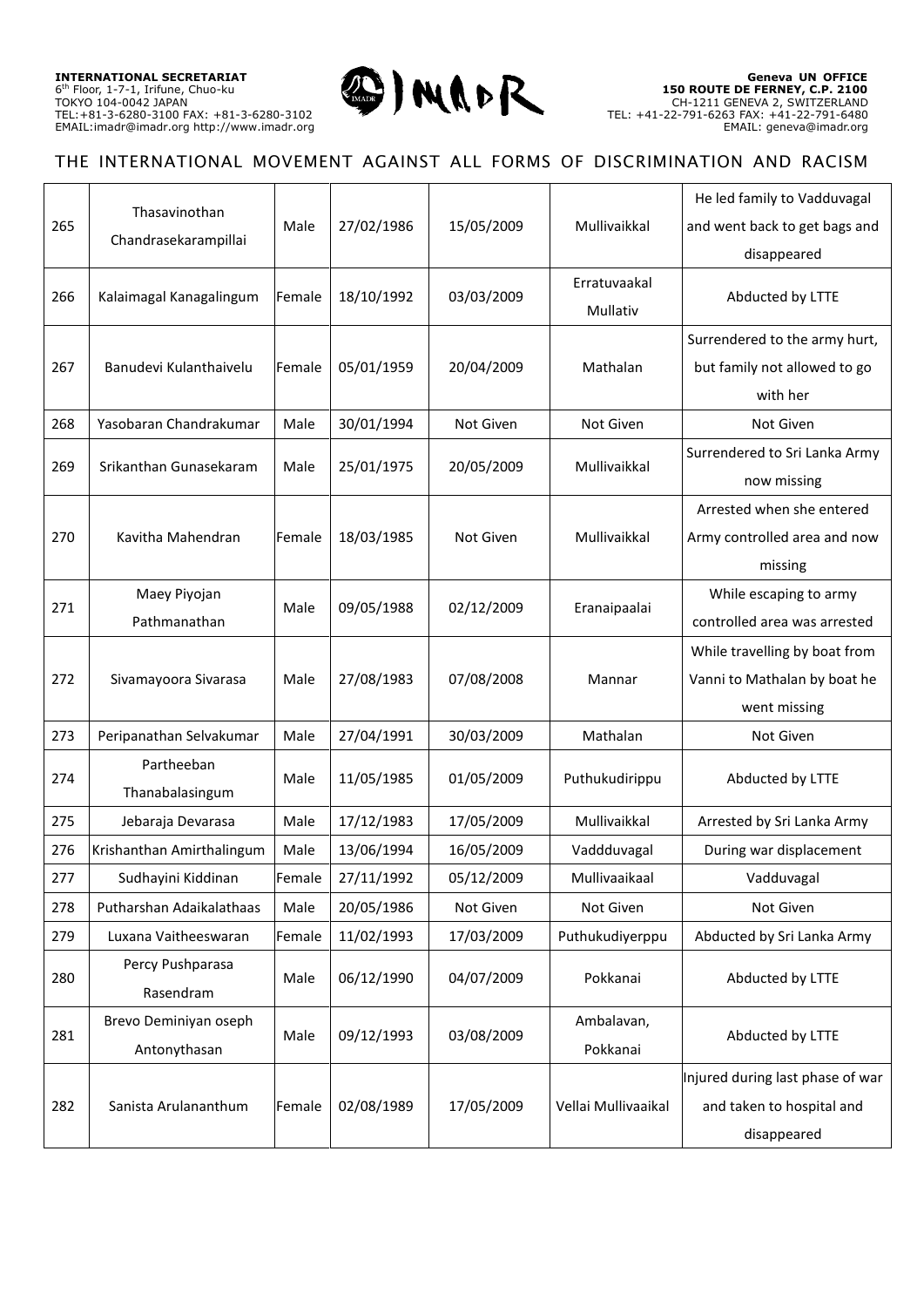

| 283 | Rajeeban Anton Alosiyas   | Male   | 01/12/1982 | 30/03/2009             | Puthukuddiyarippu | Arrested by Sri Lanka Army   |
|-----|---------------------------|--------|------------|------------------------|-------------------|------------------------------|
| 284 | Anusha Jeyaratnum         | Male   | 12/09/1983 | 13/01/2009             | Puthumathalan     | During the war               |
| 285 | Kumaraa Selvaratinum      | Male   | 25/02/1984 | 21/04/2009             | Erranaipaalai     | Not Given                    |
| 286 | Sivaranjani Ratnum        | Female | 27/07/1993 | 04/07/2009             | Matthalan,        | Abducted while sleeping by   |
|     | Sadaadcharamoorthi        |        |            |                        | Pokkanai          | unknown persons              |
| 287 | Elilda Uvanis             | Female | 31/10/1991 | 22/04/2009             | Omanthai          | While entering Omanthai with |
|     |                           |        |            |                        |                   | relatives she disappeared    |
| 288 | Selvanesan Selvam         | Male   | 15/05/1988 | 2009                   | Vanni             | Not Given                    |
| 289 | Thamilini Vijendran       | Female | 31/10/1992 | 13/03/2009             | Mathalan          | Abducted by LTTE             |
| 290 | Thanabalasingum<br>Daniel | Male   | 19/03/1995 | 13/05/2009             | Mullivaaikal      | Abducted by LTTE             |
| 291 |                           | Female | 18/03/1987 | 24/03/2009             | Valayarmadam      | Abducted by LTTE             |
|     | Deepa Ketheeswaran        |        |            |                        | Church            |                              |
| 292 | Puvitha Balachandran      | Female | 29/06/1992 | 04/11/2009             | Mathalan          | Abducted by LTTE             |
| 293 | Rajalogini Arulanantham   | Female | 24/01/1994 | 15/01/2009             | Ampalagamam       | Abducted by Sri Lanka Army   |
|     |                           |        |            |                        | Oddsudan          |                              |
| 294 | Anushanth Arumugam        | Male   | 18 years   | 20/05/2009             | Not Given         | Disappeared                  |
| 295 | Tharshika Udayachandran   | Female | 07/07/1990 | 17/03/2009             | Edaikaadu         | Abducted by Sri Lanka Army   |
|     |                           |        |            |                        | Pokkanai          |                              |
| 296 | Raviraj Rasanayagum       | Male   | 20/02/1975 | 05/12/2009             | Mullivaikkal      | Abducted by Sri Lanka Army   |
| 297 | Shobana Vaitheeswaran     | Female | 13/08/1990 | 18/05/2009             | Omanthai          | Arrested by Sri Lanka Army   |
|     |                           |        |            |                        | Checkpoint        |                              |
| 298 | Sasikumar Vijayakumar     | Male   | 04/05/1991 | April 2009             | Mullivaikkal      | Not Given                    |
| 299 | Dharshini Sundaramoorthi  | Female | Not Given  | 23/04/2009             | Valayarmadam      | She disappeared when she     |
|     |                           |        |            |                        |                   | entered army controlled area |
| 300 | Jegatheeswaran Nagarasa   | Male   | 18/10/1976 | 20/05/2009             | Omanthai          | Arrested by Sri Lanka Army   |
|     |                           |        |            |                        | Checkpoint        |                              |
| 301 | Kobalakrishnan            | Male   | 09/03/1983 | Not Given<br>Not Given |                   | Abducted by LTTE             |
|     | Namasivayam               |        |            |                        |                   |                              |
| 302 | Sivaruban Nallathambi     | Male   | 14/01/1979 | 17/05/2009             | Vadduvagal        | Abducted by LTTE             |
| 303 | Krishnatheepan            | Male   | 09/12/1989 | Not Given              | Mullivaaikaal     | Not Given                    |
|     | Balasubramanium           |        |            |                        |                   |                              |
| 304 | Amalini Chandrasekaram    | Female | 25/10/1991 | 03/02/2009             | Pokkanai          | Abducted by LTTE             |
| 305 | Vinayagamoorthi           | Male   | 02/01/1969 | 17/05/2009             | Vadduvagal        | During the war               |
|     | Kanapathipillai           |        |            |                        |                   |                              |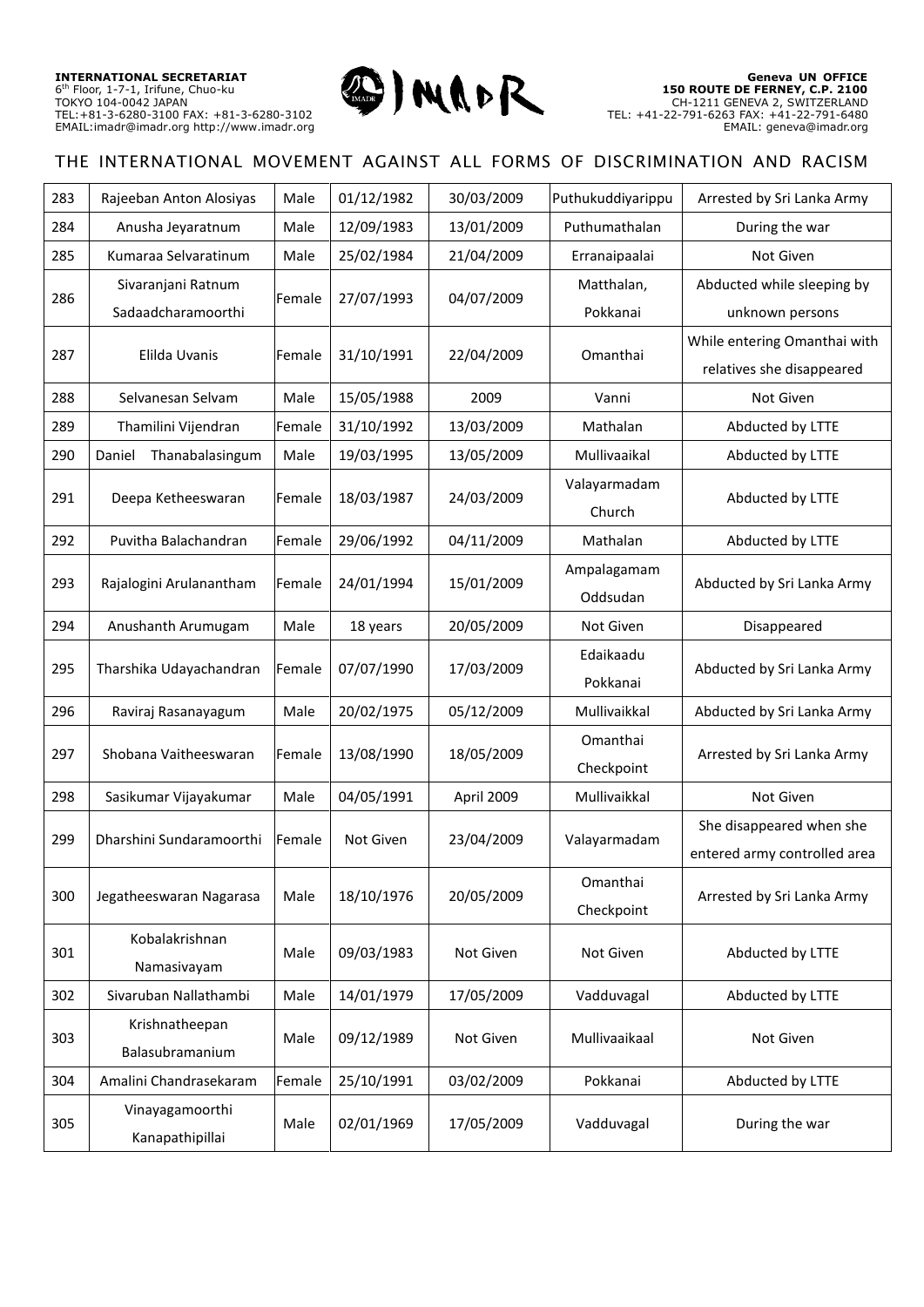

| 306 | Jeyatharshini Muthulingum         | Female | 22 years   | Not Given  | Not Given               | Not Given                                                         |
|-----|-----------------------------------|--------|------------|------------|-------------------------|-------------------------------------------------------------------|
| 307 | Rajendran Rasaratnum              | Male   | 19/12/1968 | 26/03/2009 | Mullaivaigal            | Abducted by LTTE                                                  |
| 308 | Yusha Selvakumar                  | Female | 04/04/1993 | 25/02/2009 | ErrataiMullivaaikaa     | Abducted by LTTE                                                  |
| 309 | Selvatheesan Selvarasa            | Male   | 14/02/1979 | Not Given  | Vadduvagal              | Not Given                                                         |
| 310 | Sudharshan Manukaran              | Male   | 01/10/1988 | 12/09/2007 | Kurisotakulam<br>Mannar | Abducted by Sri Lanka Army                                        |
| 311 | Selvaratnum Muthukumaru           | Male   | 26/11/1944 | 17/05/2009 | Vadduvagal              | Abducted by Sri Lanka Army                                        |
| 312 | Nikethan Vijendrakumar            | Male   | 29/09/1992 | 03/12/2009 | Mathalan                | Abducted by LTTE                                                  |
| 313 | Anusha Vilwarasa                  | Female | 22/04/1993 | 20/03/2009 | Mathalan                | Abducted by LTTE                                                  |
| 314 | Vipulan Theivendrarasa            | Male   | 10/12/1988 | Not Given  | Not Given               | Not Given                                                         |
| 315 | Kirubakaran Perampalam            | Male   | 01/07/1979 | Not Given  | Not Given               | Not Given                                                         |
| 316 | Pradeep Nadesan                   | Male   | 20/011993  | 24/02/2009 | Eranaipaalai            | Not Given                                                         |
| 317 | Sujeeban Soosai                   | Male   | 27/11/1988 | 27/12/2008 | Paruthurai sea<br>area  | Abducted by Navy                                                  |
| 318 | Kalfivaani Thangarasa             | Female | 29/01/1986 | 17/01/2009 | Killinochchi            | Abducted by LTTE then<br>arrested by SLArmy                       |
| 319 | Janakaran Rasalingum              | Male   | 04/03/1986 | 02/09/2009 | Suthanithirapuram       | During the war                                                    |
| 320 | Tharmaruban Gunarasa              | Male   | 09/08/1993 | 17/05/2009 | Mullivaaikal            | From Padaviya hospital                                            |
| 321 | Nirojan Navendran                 | Male   | 08/11/1991 | 21/03/2009 | Mathalan                | Abducted by LTTE                                                  |
| 322 | Tharshika Pathmanathan            | Female | Not Given  | Not Given  | Not Given               | Not Given                                                         |
| 323 | Pretheepan Pathmanathan           | Male   | Not Given  | Not Given  | Not Given               | Not Given                                                         |
| 324 | Thiruselvam Amavaasai             | Male   | 23/09/1966 | 31/12/2007 | Skanthapuram            | Abducted by LTTE                                                  |
| 325 | Nagalingeswaran Aiyathuraj   Male |        | 19/12/1981 | 31/01/2009 | Army controlled<br>area | Injured while entering army<br>controlled area and<br>disappeared |
| 326 | Likerthan Sadaarcharam            | Male   | 09/07/1993 | 17/03/2009 | Mathalan                | Abducted by LTTE                                                  |
| 327 | Janaraj Yogarasa                  | Male   | 15/05/1982 | 04/01/2009 | Mullaitheevu            | When he went out fishing                                          |
| 328 | Nandagobalan Kandaiah             | Male   | 28/04/1975 | 16/05/2009 | Mullivaikal             | LTTE Member arrested by the<br>Army                               |
| 329 | Thulanjini Nadanachandran         | Female | 06/01/2001 | 21/04/2009 | Pokkanai                | During the war                                                    |
| 330 | Thiyatheepan<br>Sivasubramaniyum  | Male   | 27/02/1985 | 21/04/2009 | Mathalan                | by Sri Lanka Army<br>Arrested                                     |
| 331 | Sugeetha Veerasingum              | Female | 17/01/1988 | 15/05/2009 | Mullivaikkal            | Abducted by LTTE                                                  |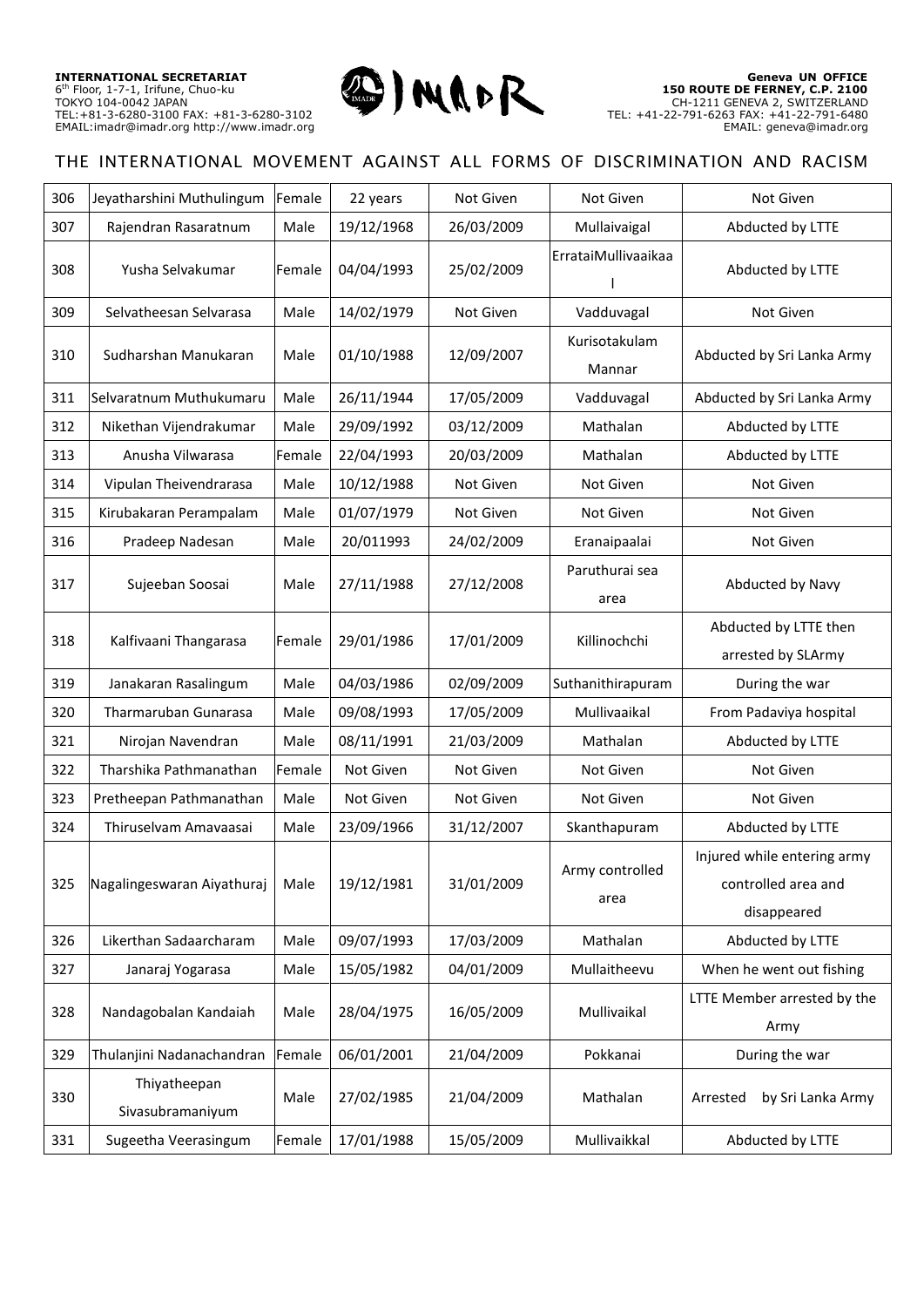

| 332 | Sulojana Thangavel             | Female | Not Given  | 05/04/2009 | Vadduvagal    | During the war                 |
|-----|--------------------------------|--------|------------|------------|---------------|--------------------------------|
| 333 | Tharshikan Muttaiah            | Male   | 25/06/1990 | 10/02/2007 | Not Given     | Abducted by LTTE and then      |
|     |                                |        |            |            |               | arrested by SL Army            |
| 334 | Dishanthan Muttaiah            | Male   | 28/08/1992 | 10/02/2007 | Not Given     | Abducted by LTTE and then      |
|     |                                |        |            |            |               | arrested by SL Army            |
| 335 | Sathiyakala                    | Female | 03/06/1990 | 21/12/2008 | Killinochchi  | Abducted by LTTE and then      |
|     | Kathirkamanathan               |        |            |            |               | arrested by SL Army            |
|     | Sharmi Anita Mary Joseph       | Female | 11/06/1994 | 03/04/2009 | Mullivaikkal  | Abducted by LTTE               |
| 336 | Arul                           |        |            |            |               |                                |
| 337 | Shalini Rasan                  | Female | 31/03/1991 | 05/08/2009 | Mullivaikkal  | Abducted by LTTE               |
| 338 | Paranitharan                   |        | 27/09/1991 |            | Mathalan      | Abducted by LTTE               |
|     | Velayuthapillai                | Male   |            | 18/04/2009 |               |                                |
| 339 | Tharmini Bakiyanathan          | Female | 13/09/1993 | Not Given  | Omanthai      | During war displacement        |
| 340 | Suresh Murugan                 | Male   | 03/12/1984 | 20/04/2008 | Erraniaipalai | During war displacement        |
| 341 | Rajithan Thangavel             | Male   | 03/05/1990 | 20/04/2009 | Mathalan      | Abducted by LTTE               |
| 342 |                                |        |            | 16/05/2009 |               | He was taken for treatment by  |
|     | Balasingum Chinnathambi        | Male   | 01/07/1947 |            | Mullaitheevu  | the Sri Lanka Army             |
| 343 | Loorthamma Ponnuthurai         | Female | 20/05/1935 | 21/04/2009 | Valayarmadam  | Abducted by Sri Lanka Army     |
| 344 | Thayananthan Thangarasa        | Male   | 20/9/1980  | March 2009 | Mathalan      | During war displacement        |
| 345 | Partheepan<br>Chinnaiah        | Male   | 19/10/1983 | 06/04/2008 | Kunjukulam    | Abducted by LTTE then shot,    |
|     |                                |        |            |            | Balamotai     | injured and arrested by SLArmy |
| 346 | Madona Premini<br>Thevasagayam | Female | 05/02/1991 | 03/08/2009 | Valayarmadam  | Abducted by LTTE then          |
|     |                                |        |            |            |               | arrested by SLArmy             |
| 347 | Naganathan Ramasamy            | Male   | 20/02/1973 | 16/05/2009 | Mullaivaigal  | During war displacement        |
| 348 | Suganya Thangeswaran           | Female | Not Given  | May 2009   | Pokkanai      | During war displacement        |
| 349 | Kadootrajan                    | Male   | 13/01/1990 | 13/05/2009 | Mullivaikkal  | Abducted by LTTE               |
|     | Ragupathinathan                |        |            |            |               |                                |
| 350 | Kuginthan Saviri Kriski        | Male   | 18/12/1985 | 19/10/2008 | Vanneri       | Arrested by Sri Lanka Army     |
|     | Yanithi Neelakandan            | Female | 20/08/1991 | 26/02/2009 | Mathalan      | Abducted by LTTE then          |
| 351 |                                |        |            |            |               | arrested by SLArmy             |
| 352 | Ramesh Karunamaharasa          | Male   | 17/05/1990 | 28/03/2009 | Valayamadam   | Arrested by Sri Lanka Army     |
| 353 | Sasikrishnan Sivakolunthu      | Male   | Not Given  | Not Given  | Mullilvaikkal | Not Given                      |
|     | Sathananthan                   |        | 08/06/1989 | 02/04/2009 | Devipuram     |                                |
| 354 | Paramanantham                  | Male   |            |            |               | Not Given                      |